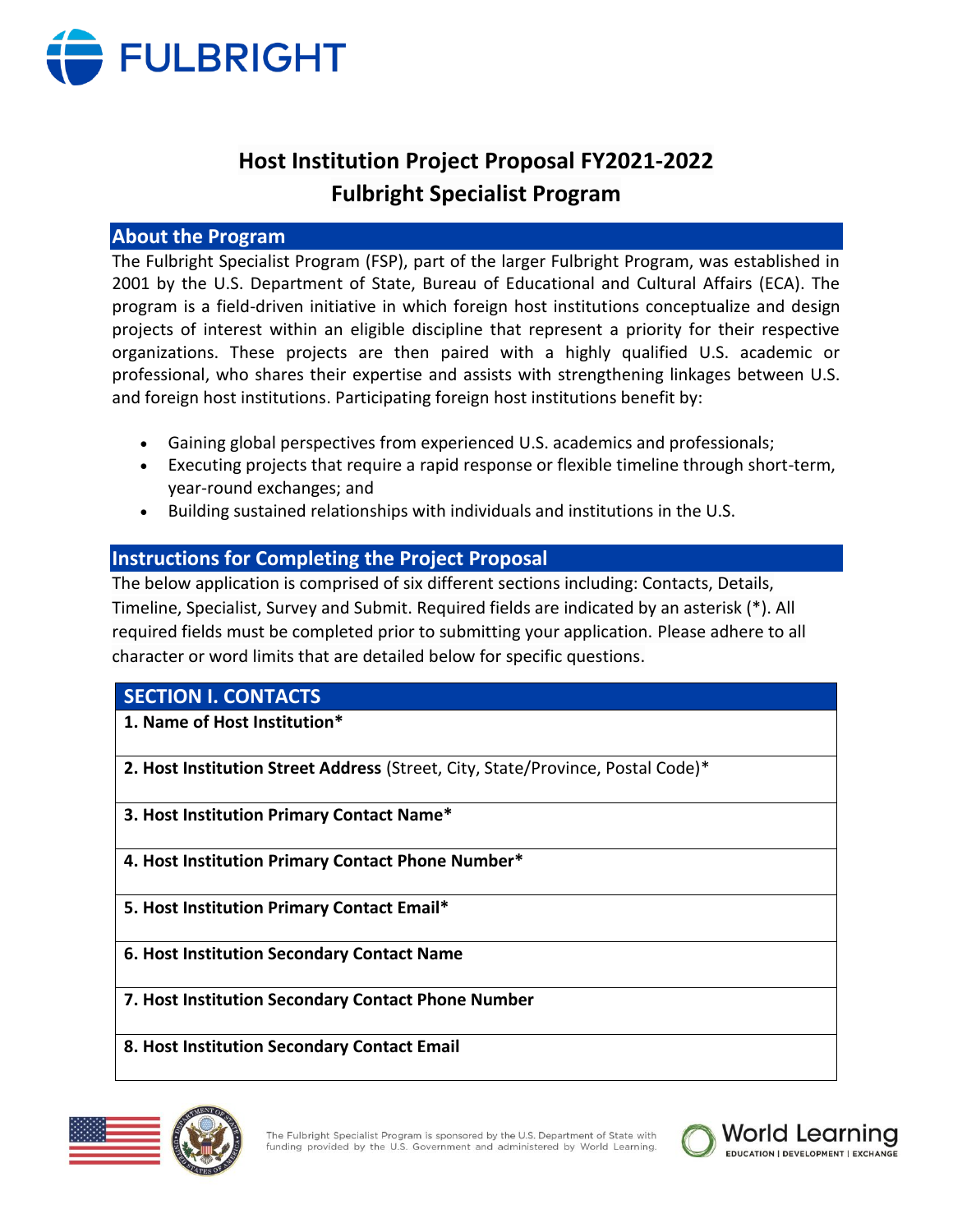

# **SECTION II. DETAILS**

**1. Title of Project** (Limit 40 Characters)**\***

**2. What Academic Field/Employment Sector is the focus of this project?\*** *Please refer to the list of eligible Academic Fields/Employment Sectors at the end of this document and select ONE.*

**3. What specializations within your Academic Field/Employment Sector best match the focus of your project? (Please select up to five specializations)\*** *Please refer to the list of eligible Specializations within each Academic Field/Employment Sector at the end of this document.*

**4. Within what department of your institution will the project take place? (e.g. Program Development, Human Resources, etc.)\***

**5. What is the issue or challenge that you are trying to address with assistance from a Fulbright Specialist?\* (Limit of 500 words)**

**6. What are the primary objectives that you aim to achieve with the Fulbright Specialist?\***

**Objective 1\*:**

**Objective 2:**

**Objective 3:**

**7. Please provide a brief description of the proposed project activities, including a list of specific tasks that the Fulbright Specialist would carry out during his/her time with your institution. Please also include the type of individuals or audience that the Specialist would be working with (e.g. faculty/professionals, students, government officials, etc.).\***  (Limit of 1000 Words)

**8. How does this project align with your institution's priorities and what do you believe will be the project's overall impact on your institution? In addition, how will the project promote continued linkages between your institution and the Fulbright Specialist and his/her host institution following the return of the Fulbright Specialist to the U.S.?\***  (Limit of 500 words)





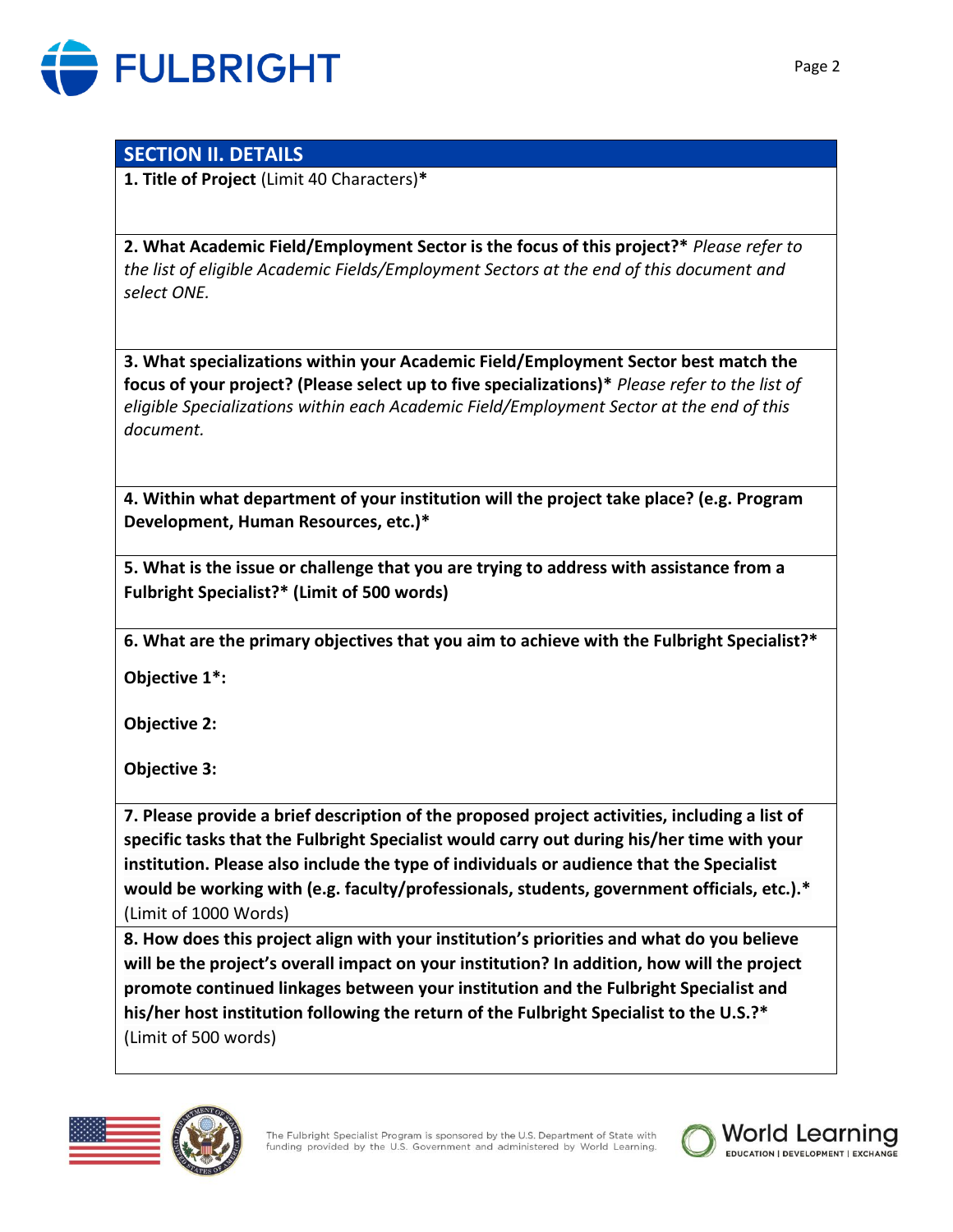

### **Locations**

*Please list the location(s) where the Fulbright Specialist would conduct their work (e.g. the primary location of your institution, multiple sites around the country, etc.). Please be specific and include the exact addresses where the majority of work will occur. With the exception of projects falling under a trilateral grant initiative, Fulbright Specialist projects are restricted to one country. All project activities must take place in the country requesting the project. If the project will take place in multiple locations, please provide the requested information for each location.*

# **1. Location 1 Name\***

**2. Location 1 Street Address** (Street, City, State/Province, Country, Postal Code)\*

# **3. Location 2 Name**

**4. Location 2 Street Address** (Street, City, State/Province, Country, Postal Code)

# **SECTION III. TIMELINE**

*In general, all projects designed by host institutions must adhere to the below eligibility requirements.*

*Length of project: The length of a Fulbright Specialist project must be a minimum of 14 days and a maximum of 42 days, including travel days, weekends, and holidays.*

*Multi-Visit (Serial) projects: A Multi-Visit project is one in which a Specialist conducts more than one visit to the host institution for the purpose of necessary program evaluation or follow-up. If a project is approved to be Multi-Visit, all visits must occur within a one-year period, which is calculated by adding 12 months from the initial start date of the first visit through the end date of the final visit.*

- *A Multi-Visit project cannot include more than three visits in total, and all visits must not exceed six weeks (42 days) in total. In addition, each visit must be a minimum of 14 days.*
- *Please note that the majority of approved projects are not Multi-Visit, and project proposals should provide a strong justification for why more than one visit is necessary to achieve project outcomes.*

**1. Is this a Multi-Visit (Serial) project?** 

☐**Yes** ☐ **No**



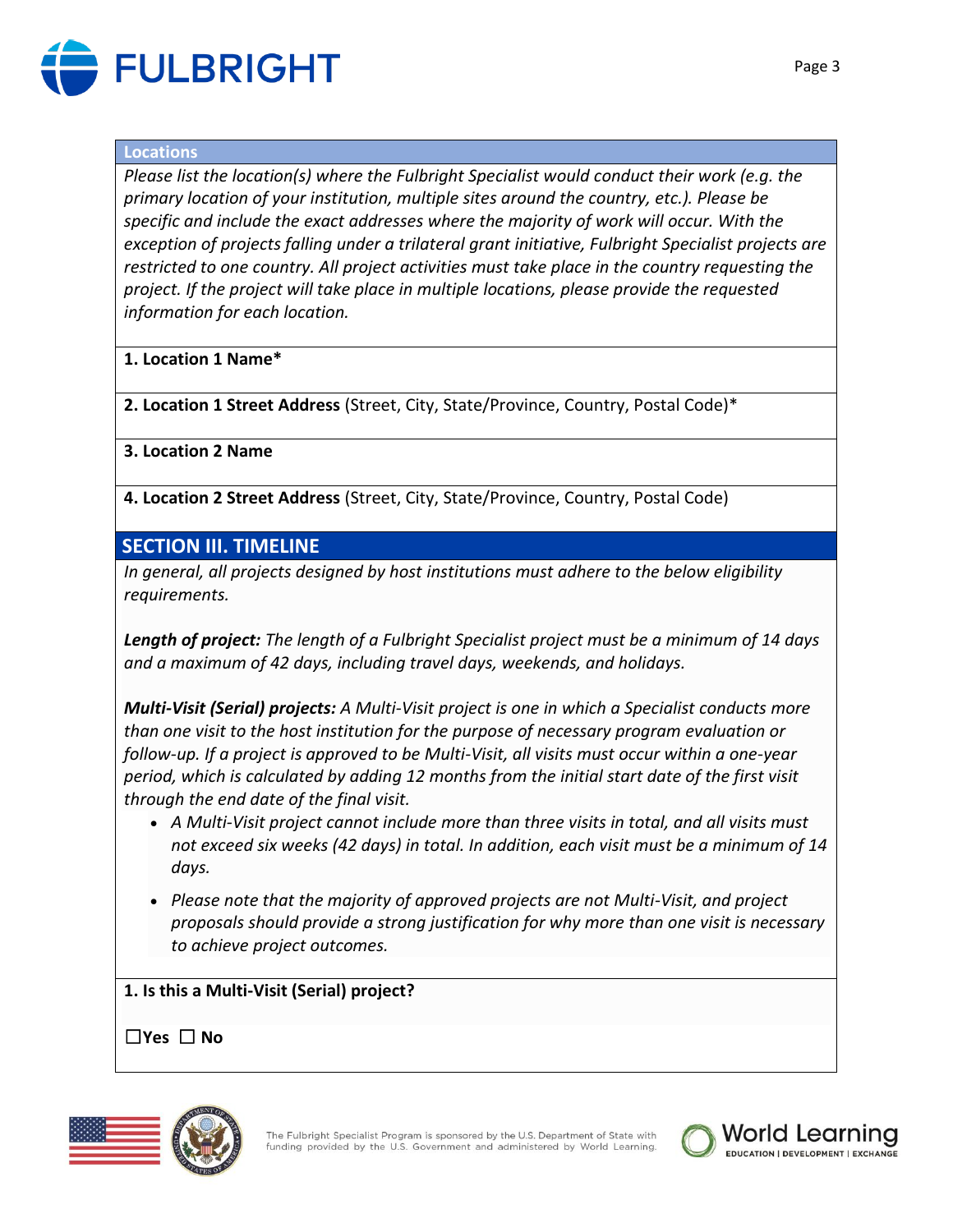

**If yes, please describe the exact activities that will take place during each visit and provide a justification for why multiple visits are required in order to accomplish the project's objectives.\*** *Please also complete the sections for visit two and visit three (as applicable) below.*

### **Visit One**

# **1. Desired Start Date for a Fulbright Specialist\***

mm/dd/yyyy

**2. Desired End Date for a Fulbright Specialist\***

mm/dd/yyyy

**3. Is there flexibility in the timing of the project outside of the dates that you selected above?\***

☐ **Yes** ☐ **No**

**Please describe why or why not?\*** *Please note that preference may be given to projects that have flexibility due to needing adequate time for administrative processing of project proposals. In addition, if your project has greater flexibility with timing, you may have more Specialist candidates to select from as they may require flexibility due to their other professional obligations.*

**Visit One Logistical Arrangements for Fulbright Specialist and Cost Share**

*In general, host institutions should be prepared to provide the Specialist with lodging, meals, and in-country transportation, either through monetary or in-kind contributions, throughout their full stay in country.* 

**1. Primary Point of Contact Name for All Accommodations for the Fulbright Specialist\***

**2. Primary Point of Contact Phone Number\***

**3. Primary Point of Contact Email\***





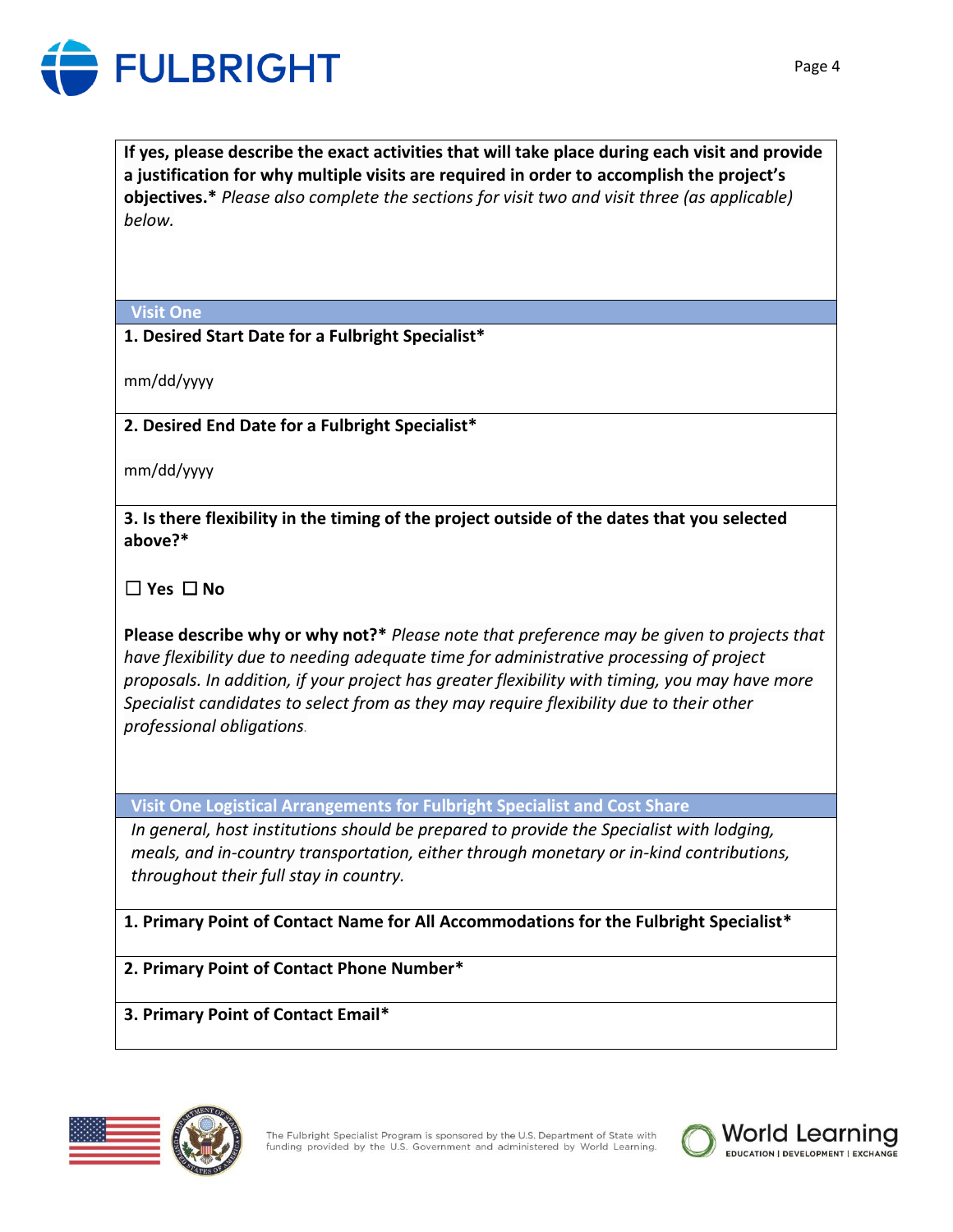

| please provide that information.                                                                                                                                                                                                           |
|--------------------------------------------------------------------------------------------------------------------------------------------------------------------------------------------------------------------------------------------|
| 1. Primary Point of Contact Name for All Cost Share                                                                                                                                                                                        |
| 2. Primary Point of Contact Phone Number                                                                                                                                                                                                   |
| 3. Primary Point of Contact Email                                                                                                                                                                                                          |
| <b>Visit One Lodging</b>                                                                                                                                                                                                                   |
| Please describe the type of lodging that you would arrange for the Fulbright Specialist.                                                                                                                                                   |
| Please note that all lodging accommodations must be made in advance of the Specialist's<br>travel. If the Specialist will be paid directly for their lodging accommodations, please<br>indicate the amount to be paid per day for lodging. |
| 1. Lodging Name                                                                                                                                                                                                                            |
| 2. Lodging Type                                                                                                                                                                                                                            |
| Choose an item.                                                                                                                                                                                                                            |
| 3. Lodging Website                                                                                                                                                                                                                         |
| 4. Lodging Street Address                                                                                                                                                                                                                  |
| 5. Lodging City                                                                                                                                                                                                                            |
| <b>6. Lodging State/Province</b>                                                                                                                                                                                                           |
| 7. Lodging Country                                                                                                                                                                                                                         |
| 8. Lodging Postal Code                                                                                                                                                                                                                     |
| Please indicate the start and end dates that the above lodging is available.                                                                                                                                                               |
| 1. Start Date that the Lodging is Available                                                                                                                                                                                                |
| mm/dd/yyyy                                                                                                                                                                                                                                 |

**If the Primary Point of Contact for all cost share is different than the above individual,** 



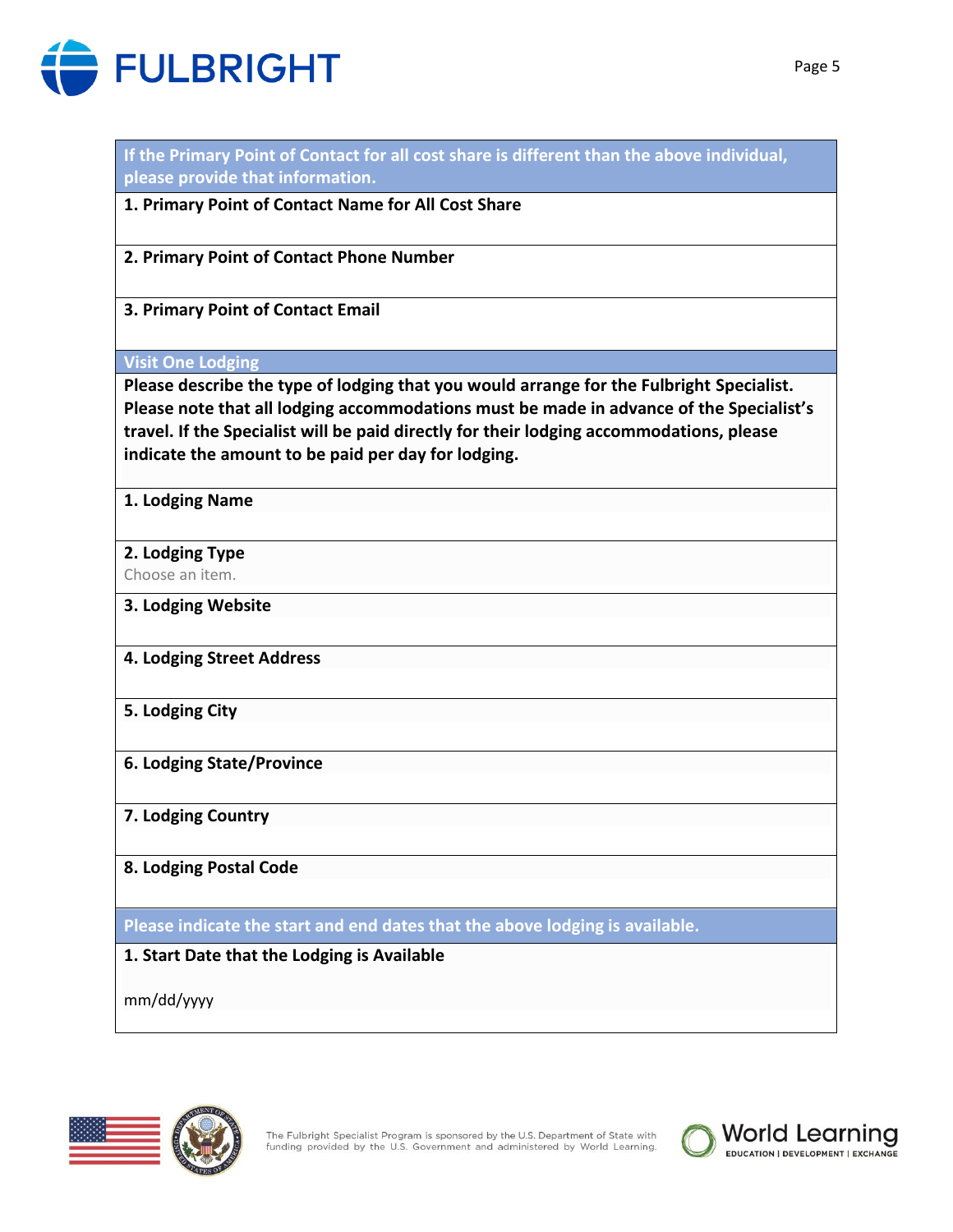

# **2. End Date that the Lodging is Available**

mm/dd/yyyy

**3. If the lodging is not available for the full duration of the Specialist's stay, please describe the alternative lodging that you intend to arrange.**

**4. What is the estimated cost of the lodging in U.S. dollars?** *If expenses will be covered inkind, please provide estimates for accounting purposes.*

**5. Is your institution able to fund the cost of the lodging?**

☐ **Yes** ☐ **No**

**Visit One In-Country Transportation**

**1. Please describe the in-country transportation arrangements for the Fulbright Specialist. The arrangements should include transit to and from the Specialist's lodging and project site, as well as other local daily travel (e.g. restaurants, markets, grocery stores, pharmacy, etc.). If the Specialist will be paid directly for the transportation expenses, please indicate the amount to be paid.**

**2. What is the estimated cost of the in-country transportation in U.S. dollars?** *If expenses will be covered in-kind, please provide estimates for accounting purposes.*

**3. Is your institution able to fund the cost of the in-country transportation?**

# ☐ **Yes** ☐ **No**

**Visit One Meals**

**1. Please describe the meal arrangements (three meals per day) for the Fulbright Specialist (e.g. cafeteria, restaurants, etc.). If the Specialist will be paid directly for the meals, please indicate the amount to be paid.**



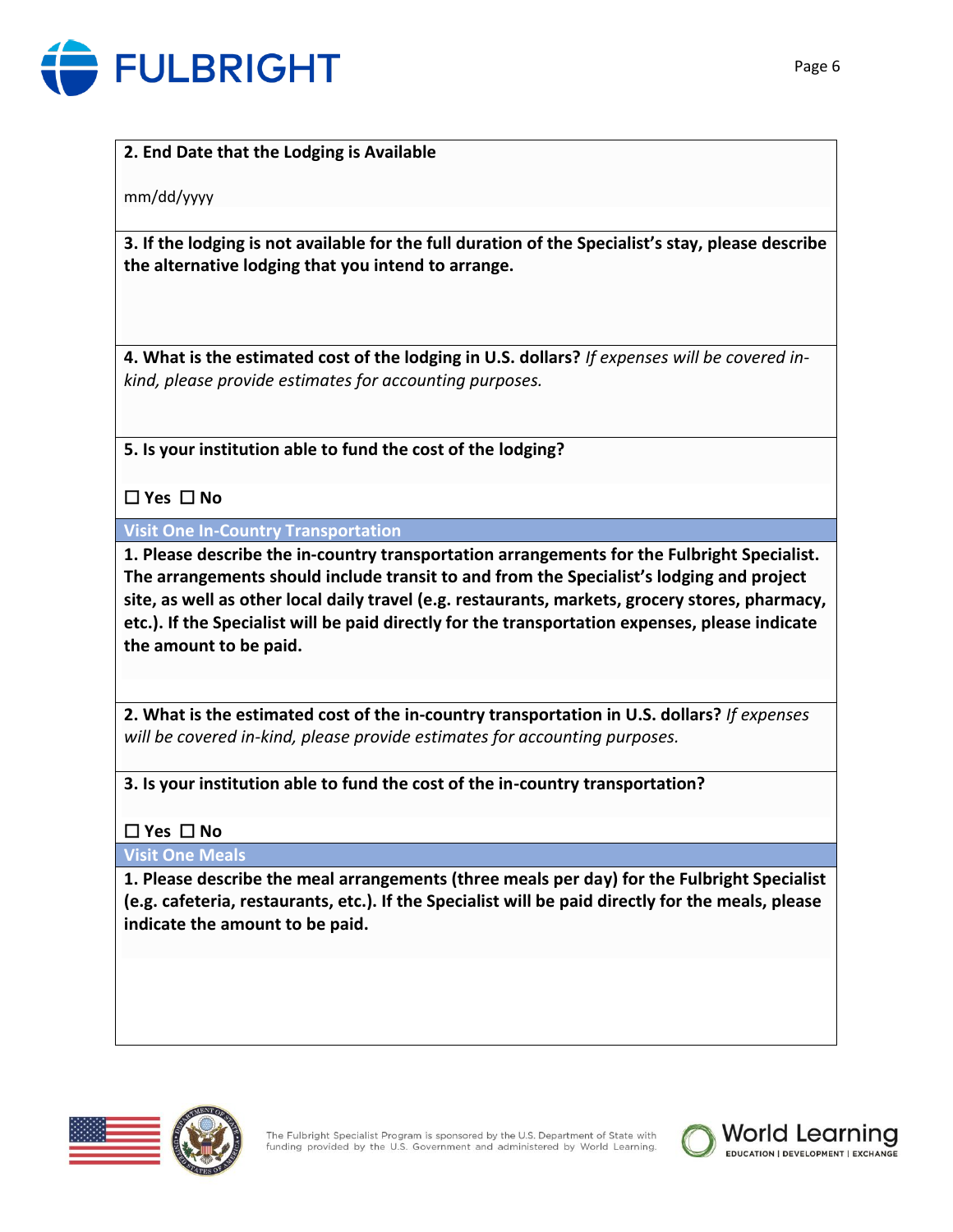

**2. What is the estimated cost of the meals in U.S. dollars?** *If expenses will be covered inkind, please provide estimates for accounting purposes.*

**3. Is your institution able to fund the cost of the meals?**

☐ **Yes** ☐ **No**

**Visit One Airport Pick-Up and Drop-Off**

**1. What airport in your country do you recommend that the Fulbright Specialist travel to and from?\***

**2. Please describe the arrangements for the Specialist's arrival and pick-up from the airport, including the name of the person that would greet the Specialist. In addition, please provide any special notes or instructions that would assist the Specialist in preparing for his or her arrival.\***

**Visit Two (Only Complete if Multi-Visit Project)**

**1. Desired Start Date for a Fulbright Specialist\*** 

mm/dd/yyyy

**2. Desired End Date for a Fulbright Specialist\***

mm/dd/yyyy

**3. Is there flexibility in the timing of the project outside of the dates that you selected above?\***

☐ **Yes** ☐ **No**

**Please describe why or why not?\*** *Please note that preference may be given to projects that have flexibility due to needing adequate time for administrative processing of project proposals. In addition, if your project has greater flexibility with timing, you may have more Specialist candidates to select from as they may require flexibility due to their other professional obligations.*



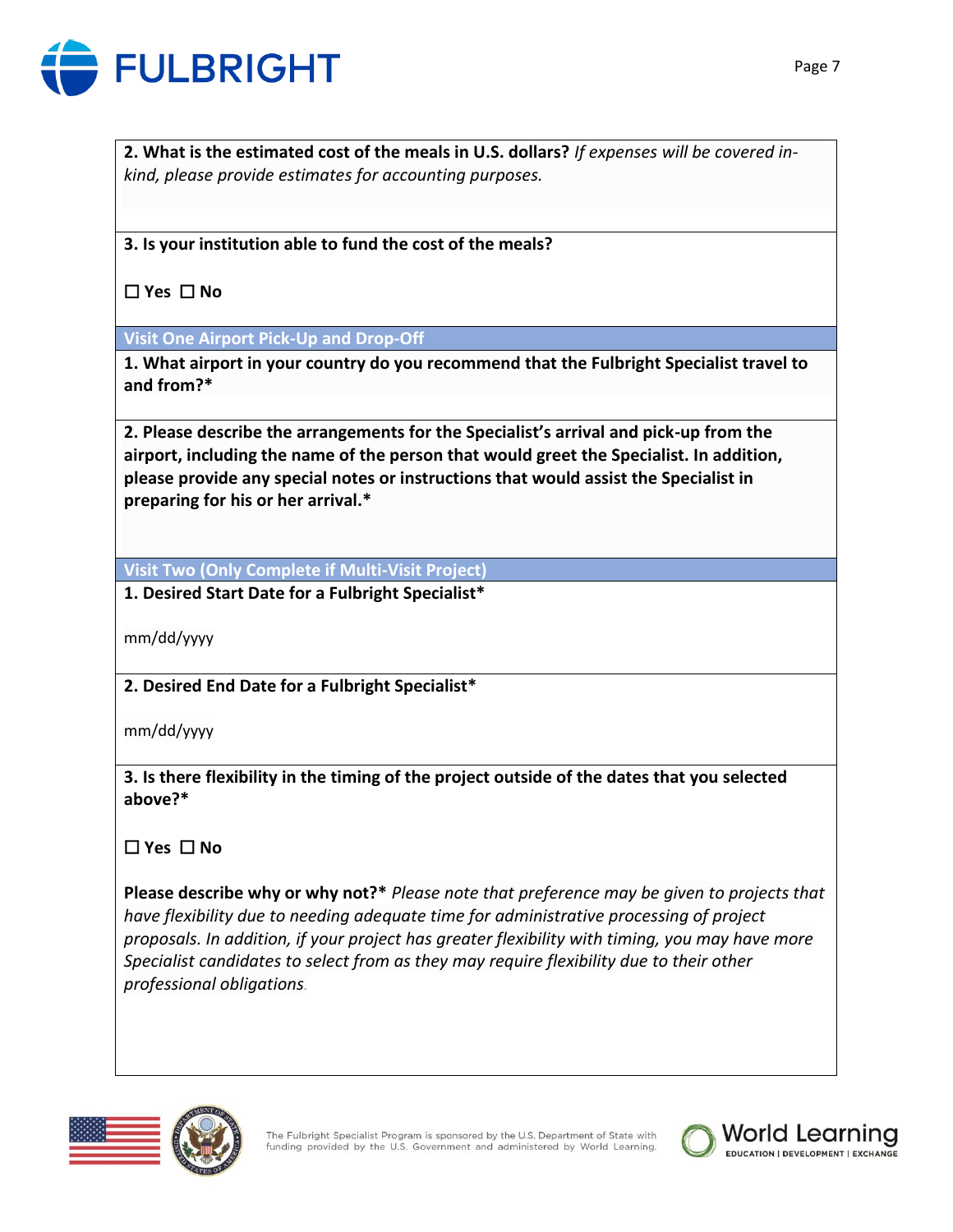

**Visit Two Logistical Arrangements for Fulbright Specialist and Cost Share**

*In general, host institutions should be prepared to provide the Specialist with lodging, meals, and in-country transportation, either through monetary or in-kind contributions, throughout their full stay in country.* 

**1. Primary Point of Contact Name for All Accommodations for the Fulbright Specialist\***

**2. Primary Point of Contact Phone Number\***

**3. Primary Point of Contact Email\***

**If the Primary Point of Contact for all cost share is different than the above individual, please provide that information.**

**1. Primary Point of Contact Name for All Cost Share**

**2. Primary Point of Contact Phone Number**

**3. Primary Point of Contact Email**

**Visit Two Lodging**

- **1. Please describe the type of lodging that you would arrange for the Fulbright Specialist. Please note that all lodging must be made in advance of the Specialist's travel. If the Specialist will be paid directly for their lodging, please indicate the amount to be paid per day for lodging.**
- **2. Lodging Name**

**3. Lodging Type**

Choose an item.

- **4. Lodging Website**
- **5. Lodging Street Address**

**6. Lodging City**

**7. Lodging State/Province**



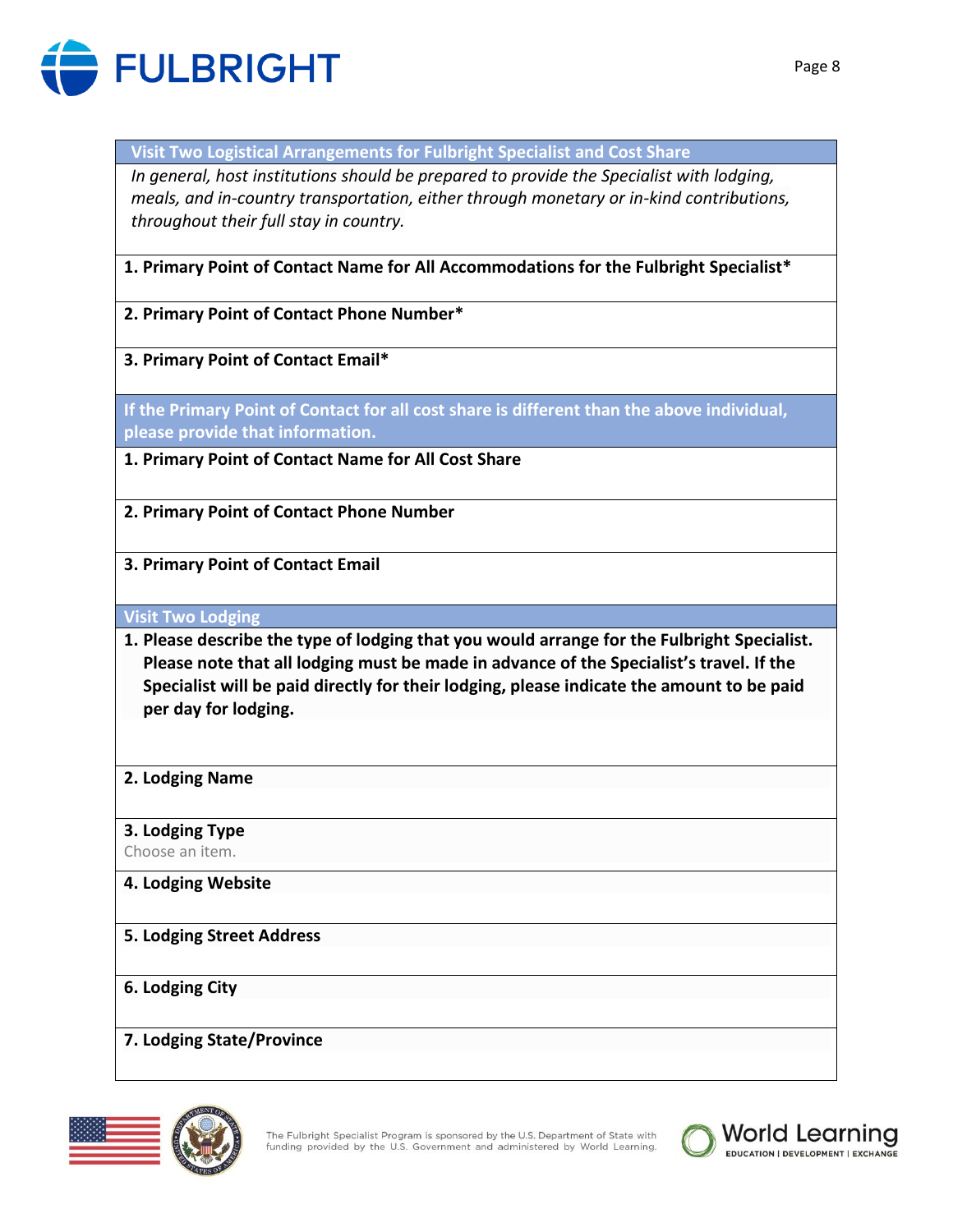

#### **8. Lodging Country**

# **9. Lodging Postal Code**

**Please indicate the start and end dates that the above lodging is available.**

# **1. Start Date that the Lodging is Available**

mm/dd/yyyy

# **2. End Date that the Lodging is Available**

mm/dd/yyyy

**3. If the lodging is not available for the full duration of the Specialist's stay, please describe the alternative lodging that you intend to arrange.**

**4. What is the estimated cost of the lodging in U.S. dollars?** *If expenses will be covered inkind, please provide estimates for accounting purposes.*

**5. Is your institution able to fund the cost of the lodging?** ☐ **Yes** ☐ **No**

**Visit Two In-Country Transportation**

**1. Please describe the in-country transportation arrangements for the Fulbright Specialist. The arrangements should include transit to and from the Specialist's lodging and project site, as well as other local daily travel (e.g. restaurants, markets, grocery stores, pharmacy, etc.). If the Specialist will be paid directly for the transportation expenses, please indicate the amount to be paid.**

**2. What is the estimated cost of the in-country transportation in U.S. dollars?** *If expenses will be covered in-kind, please provide estimates for accounting purposes.*





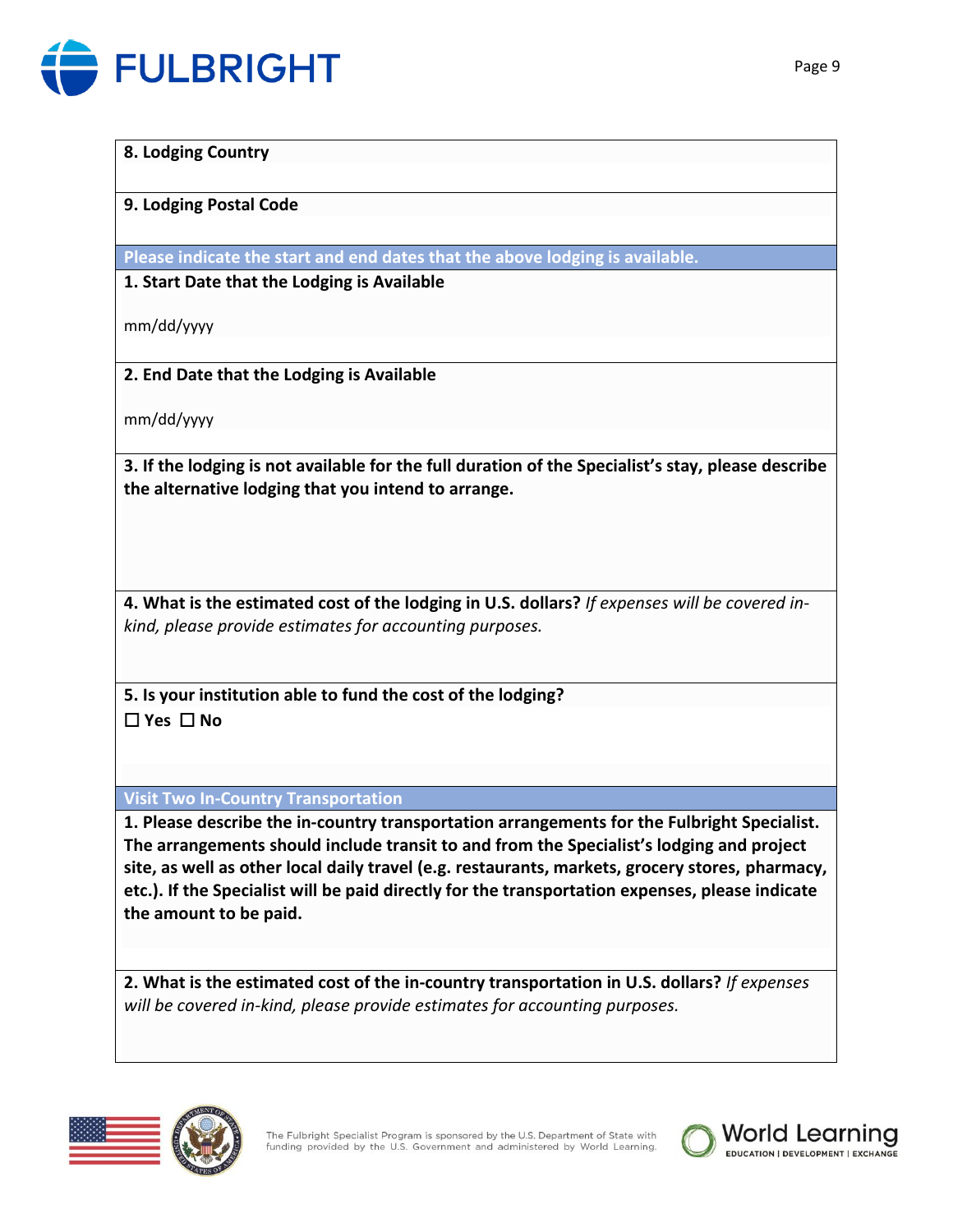

**3. Is your institution able to fund the cost of the in-country transportation?**

☐ **Yes** ☐ **No**

**Visit Two Meals**

**1. Please describe the meal arrangements (three meals per day) for the Fulbright Specialist (e.g. cafeteria, restaurants, etc.). If the Specialist will be paid directly for the meals, please indicate the amount to be paid.**

**2. What is the estimated cost of the meals in U.S. dollars?** *If expenses will be covered inkind, please provide estimates for accounting purposes.*

**3. Is your institution able to fund the cost of the meals?**

☐ **Yes** ☐ **No**

**Visit Two Airport Pick-Up and Drop-Off**

**1. What airport in your country do you recommend that the Fulbright Specialist travel to and from?\***

**2. Please describe the arrangements for the Specialist's arrival and pick-up from the airport, including the name of the person that would greet the Specialist. In addition, please provide any special notes or instructions that would assist the Specialist in preparing for his or her arrival.\***





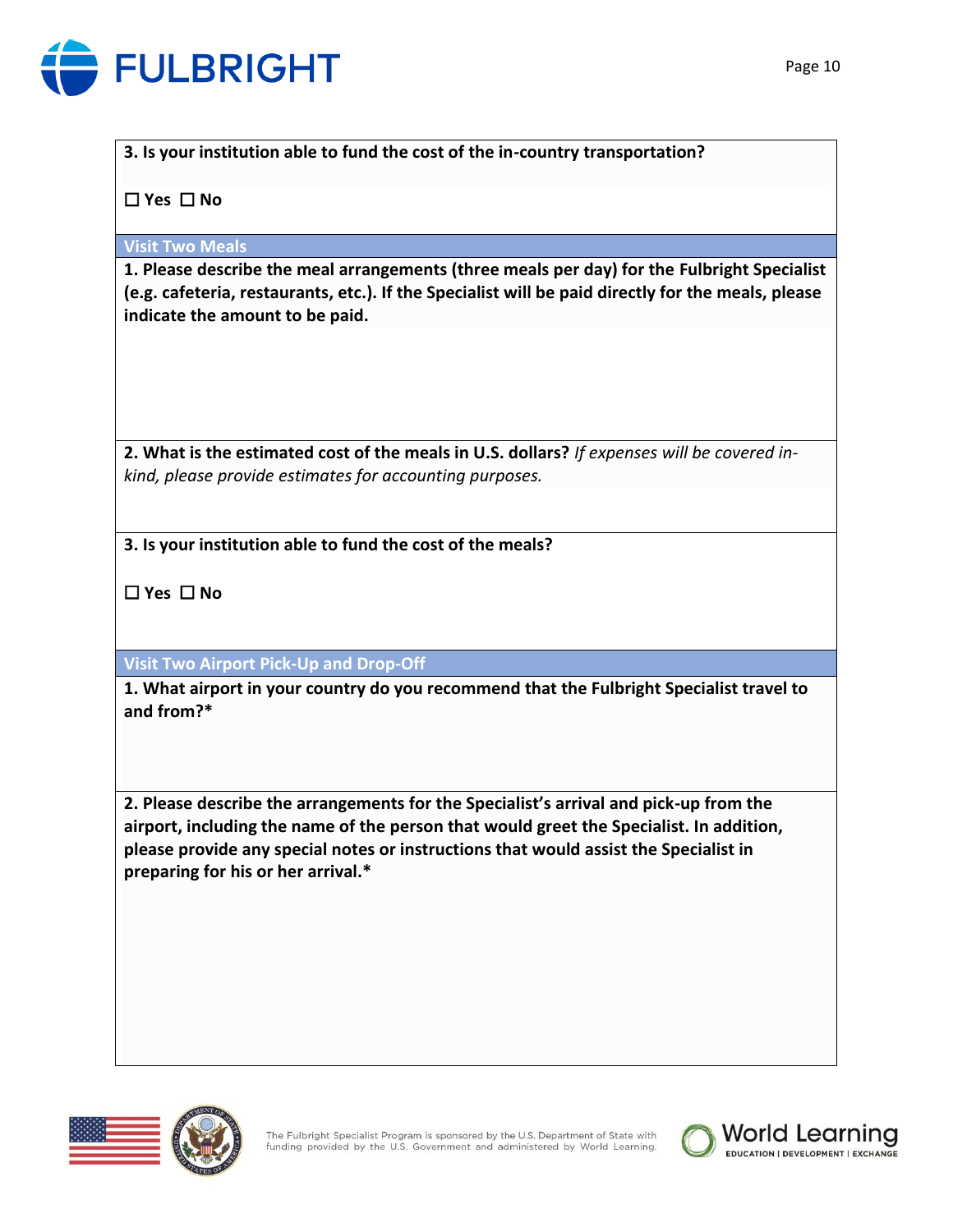

# **Visit Three (Only Complete if Multi-Visit Project)**

**1. Desired Start Date for a Fulbright Specialist\*** 

mm/dd/yyyy

**2. Desired End Date for a Fulbright Specialist\***

mm/dd/yyyy

**3. Is there flexibility in the timing of the project outside of the dates that you selected above?\***

☐ **Yes** ☐ **No**

**Please describe why or why not?\*** *Please note that preference may be given to projects that have flexibility due to needing adequate time for administrative processing of project proposals. In addition, if your project has greater flexibility with timing, you may have more Specialist candidates to select from as they may require flexibility due to their other professional obligations.*

**Visit Three Logistical Arrangements for Fulbright Specialist and Cost Share**

*In general, host institutions should be prepared to provide the Specialist with lodging, meals, and in-country transportation, either through monetary or in-kind contributions, throughout their full stay in country.* 

**1. Primary Point of Contact Name for All Accommodations for the Fulbright Specialist\***

**2. Primary Point of Contact Phone Number\***

**3. Primary Point of Contact Email\***

**If the Primary Point of Contact for all cost share is different than the above individual, please provide that information.**

**1. Primary Point of Contact Name for All Cost Share**

**2. Primary Point of Contact Phone Number**

**3. Primary Point of Contact Email**



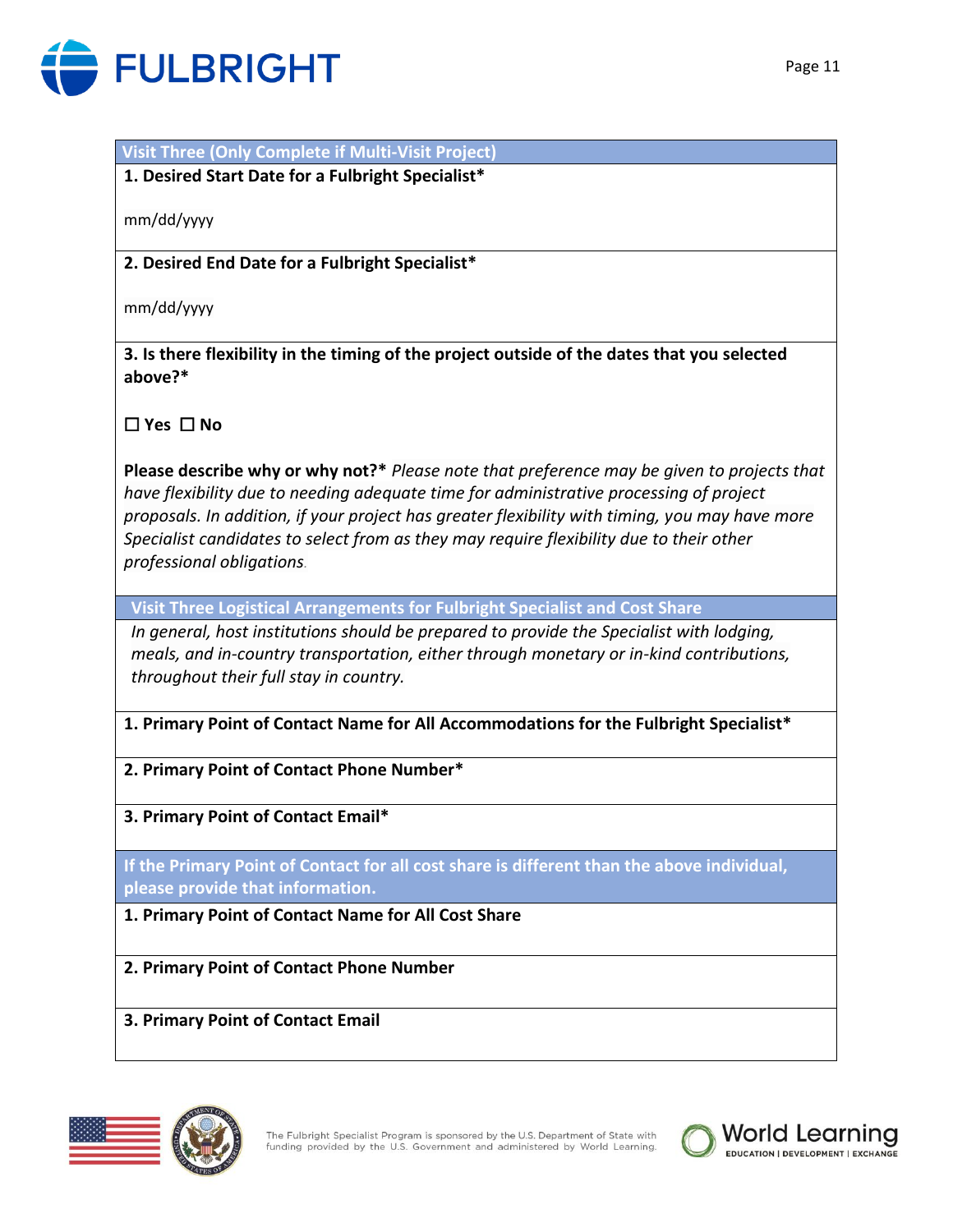

### **Visit Three Lodging**

- **1. Please describe the type of lodging that you would arrange for the Fulbright Specialist. Please note that all lodging must be made in advance of the Specialist's travel. If the Specialist will be paid directly for their lodging, please indicate the amount to be paid per day for lodging.**
- **2. Lodging Name**

#### **3. Lodging Type**

Choose an item.

### **4. Lodging Website**

#### **5. Lodging Street Address**

**6. Lodging City**

**7. Lodging State/Province**

### **8. Lodging Country**

# **9. Lodging Postal Code**

**Please indicate the start and end dates that the above lodging is available.**

# **1. Start Date that the Lodging is Available**

mm/dd/yyyy

# **2. End Date that the Lodging is Available**

mm/dd/yyyy

**3. If the lodging is not available for the full duration of the Specialist's stay, please describe the alternative lodging that you intend to arrange.**



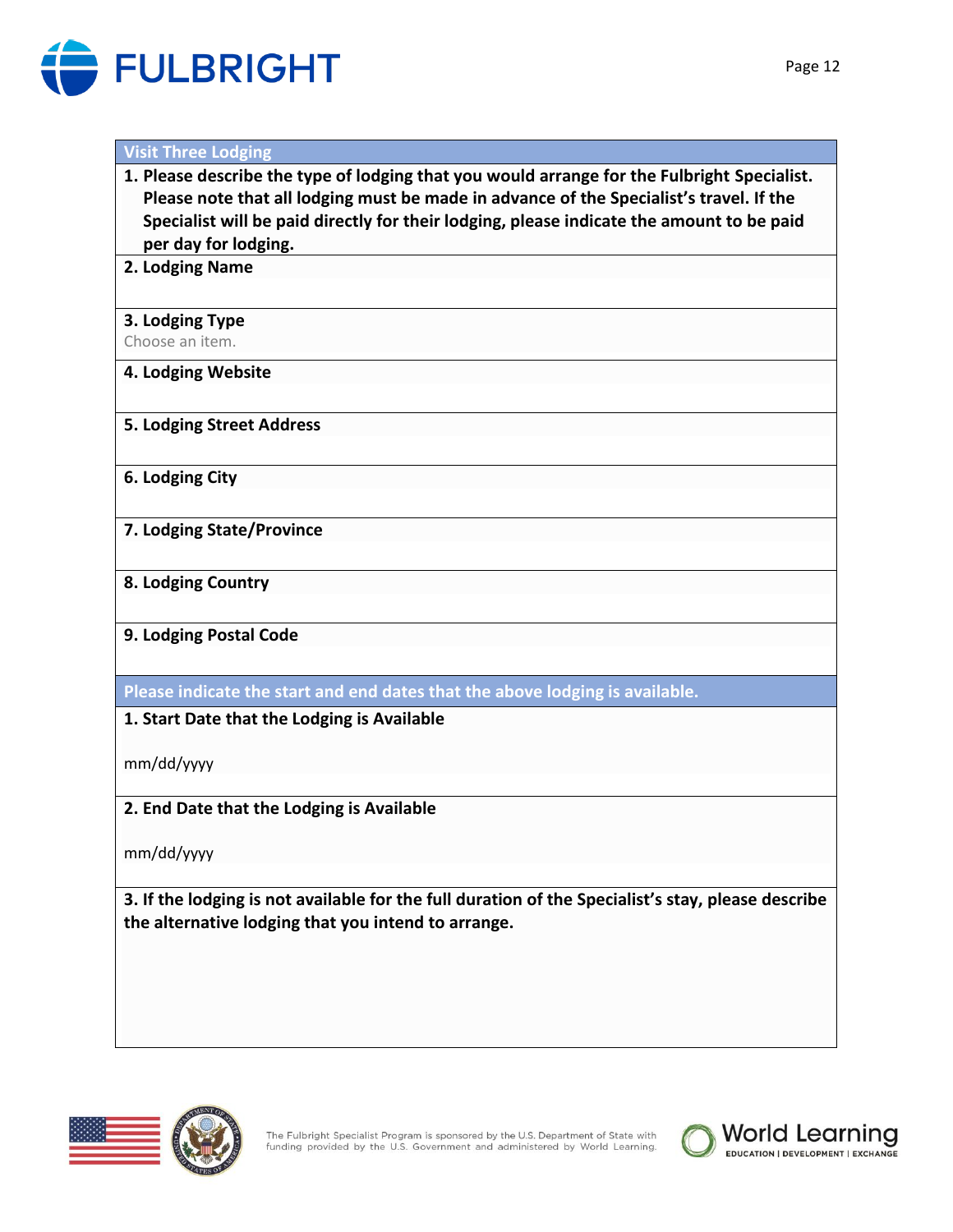

**4. What is the estimated cost of the lodging in U.S. dollars?** *If expenses will be covered inkind, please provide estimates for accounting purposes.*

**5. Is your institution able to fund the cost of the lodging?**

☐ **Yes** ☐ **No**

# **Visit Three In-Country Transportation**

**1. Please describe the in-country transportation arrangements for the Fulbright Specialist. The arrangements should include transit to and from the Specialist's lodging and project site, as well as other local daily travel (e.g. restaurants, markets, grocery stores, pharmacy, etc.). If the Specialist will be paid directly for the transportation expenses, please indicate the amount to be paid.**

**2. What is the estimated cost of the in-country transportation in U.S. dollars?** *If expenses will be covered in-kind, please provide estimates for accounting purposes.*

**3. Is your institution able to fund the cost of the in-country transportation?**

☐ **Yes** ☐ **No**

# **Visit Three Meals**

**1. Please describe the meal arrangements (three meals per day) for the Fulbright Specialist (e.g. cafeteria, restaurants, etc.). If the Specialist will be paid directly for the meals, please indicate the amount to be paid.**

**2. What is the estimated cost of the meals in U.S. dollars?** *If expenses will be covered inkind, please provide estimates for accounting purposes.*



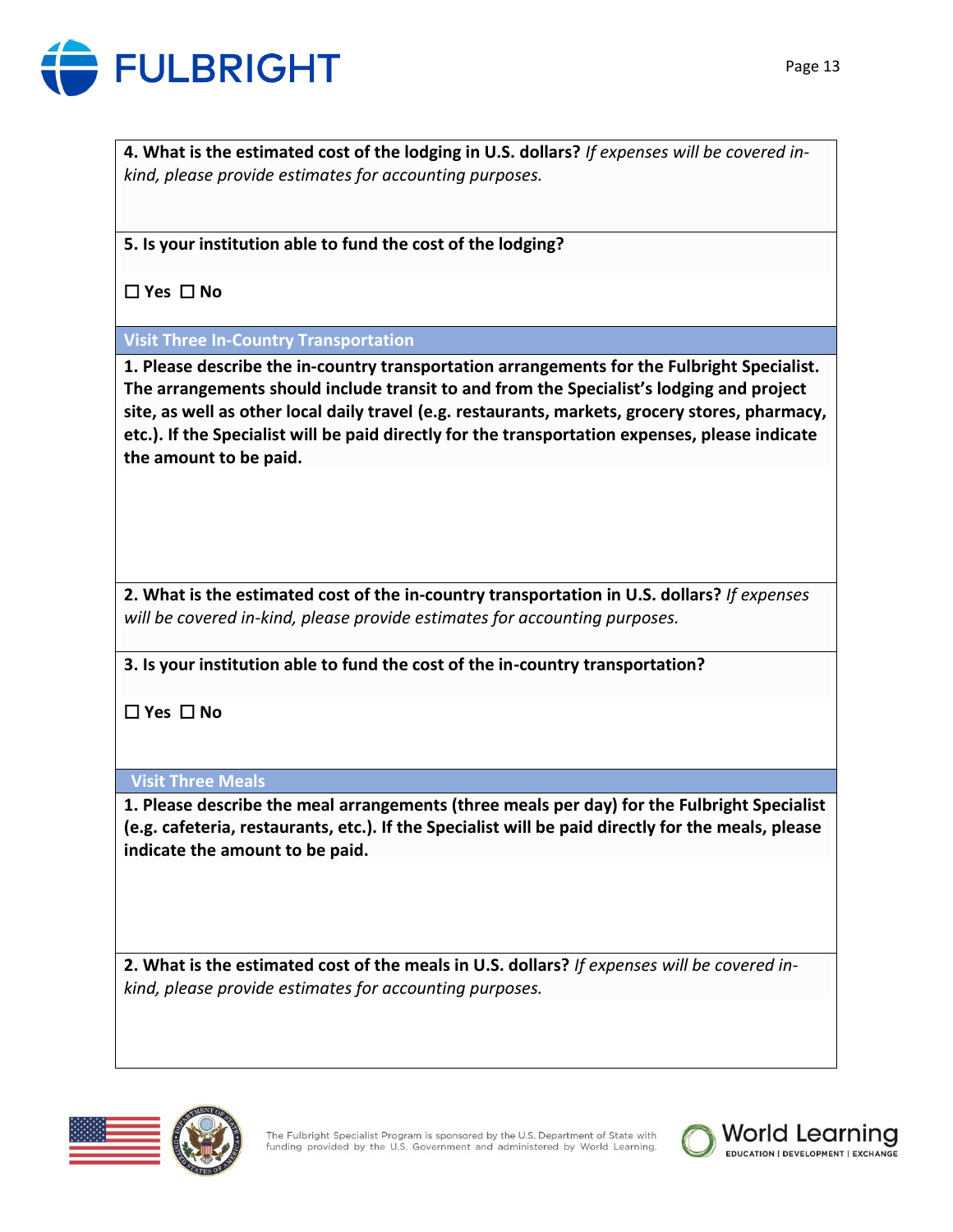

# **3. Is your institution able to fund the cost of the meals?**

☐ **Yes** ☐ **No**

# **Visit Three Airport Pick-Up and Drop-Off**

**1. What airport in your country do you recommend that the Fulbright Specialist travel to and from?\***

**2. Please describe the arrangements for the Specialist's arrival and pick-up from the airport, including the name of the person that would greet the Specialist. In addition, please provide any special notes or instructions that would assist the Specialist in preparing for his or her arrival.\***

# **SECTION IV. SPECIALIST**

**1. Will any project activities require that the Fulbright Specialist be proficient in a language other than English?\***

☐ **Yes** ☐ **No**

**If yes, please indicate the required language and level of proficiency according to the [U.S.](https://careers.state.gov/gateway/lang_prof_def.html)  [Department of State's Language Proficiency Definitions](https://careers.state.gov/gateway/lang_prof_def.html).**

**Name of Language: Reading Level:** Choose an item. **Writing Level:** Choose an item. **Speaking Level:** Choose an item.

**2. What qualifications, professional experience or specific skills would be helpful for a Fulbright Specialist to have in order to successfully implement the proposed project? Please be as specific as possible to support the identification of appropriate Specialists. (Limit of 500 words)\***





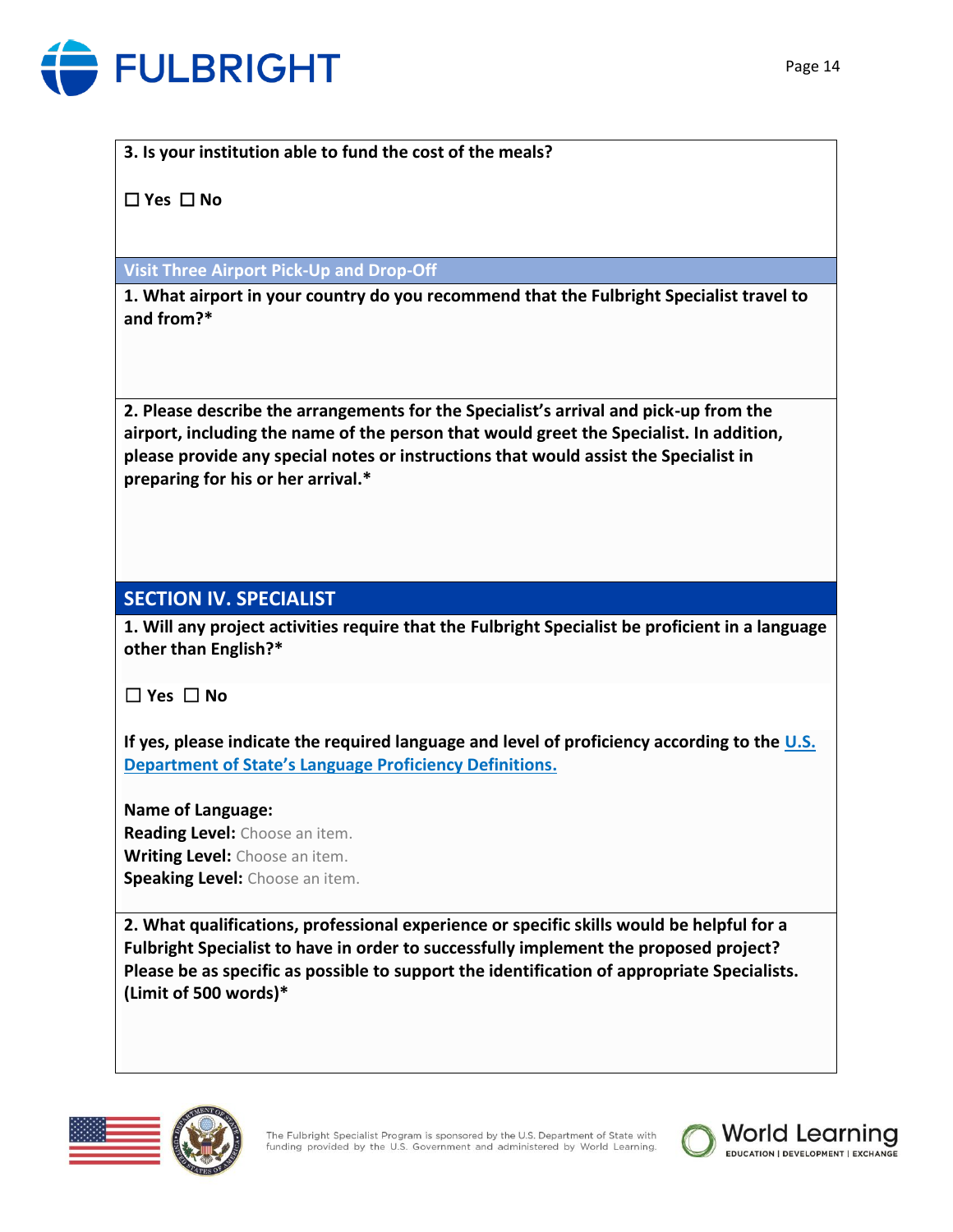

### **Named Specialist**

**1. Have you pre-identified an individual you propose to serve as the Fulbright Specialist for your project?\*** *Please note that you are NOT required to identify an individual to serve as the Fulbright Specialist. If no individual is identified, World Learning will match the project with a qualified individual from the Fulbright Specialist Roster.*

☐ **Yes** ☐ **No**

*If no, skip to Section V. Survey.*

**2. If yes, please provide the following information.\***

**First Name: Last Name: Name of Institution: Position Title: Email Address: Phone Number:**

**3. Is this individual already on the Fulbright Specialist Roster?**

☐ **Yes** ☐ **No** ☐ **I don't know.**

**4. How did you identify this individual? Please describe.\***

Choose an item.

**5. When did you identify this individual? Please describe.\***

**6. Has your organization previously engaged with this individual?\***

☐ **Yes** ☐ **No**

**If so, in what capacity?\***





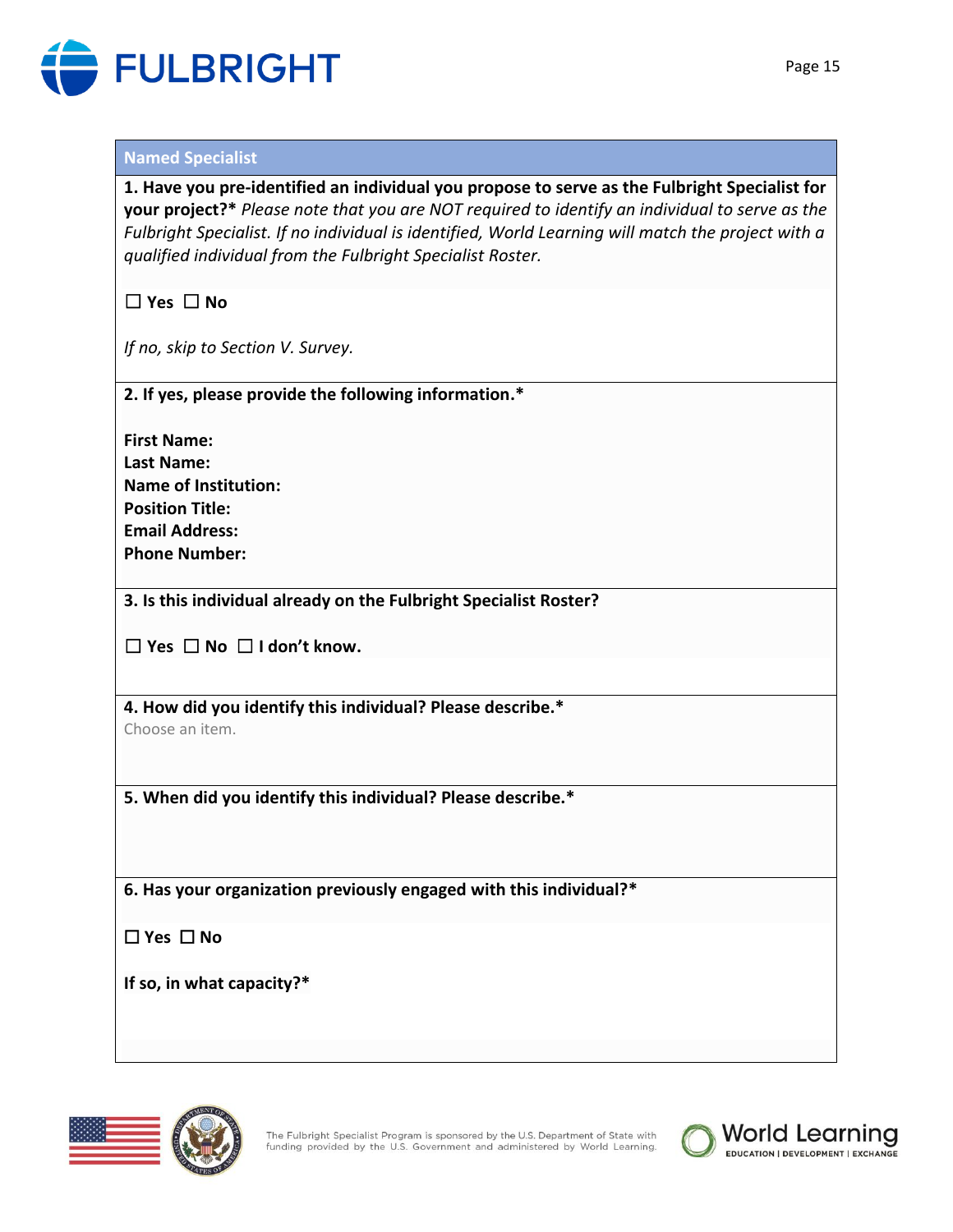

**7. Why do you believe that this individual is qualified and well suited to serve as a Fulbright Specialist with your project?\***

**8. Although you have already identified a potential individual to serve as a Fulbright Specialist, would you be interested in receiving additional information about other qualified individuals who may be well suited to your project?\***

☐ **Yes** ☐ **No**

# **SECTION V. SURVEY**

**1. How did you learn about the Fulbright Specialist Program?\***

- **C** Fulbright Specialist Program Website
- U.S. Embassy/ Consulate
- Fulbright Commission
- C Colleague, Friend, or Family
- **C** Conference
- An institution that previously hosted a Fulbright Specialist
- Other
- If other, please specify: Click here to enter text.

# **2. Institution Type**

- **C** Institution of Higher Education
- Government Institution
- C Cultural Institution
- Non-Governmental Institution
- Medical Institution
- Other

If other, please specify: Click here to enter text.





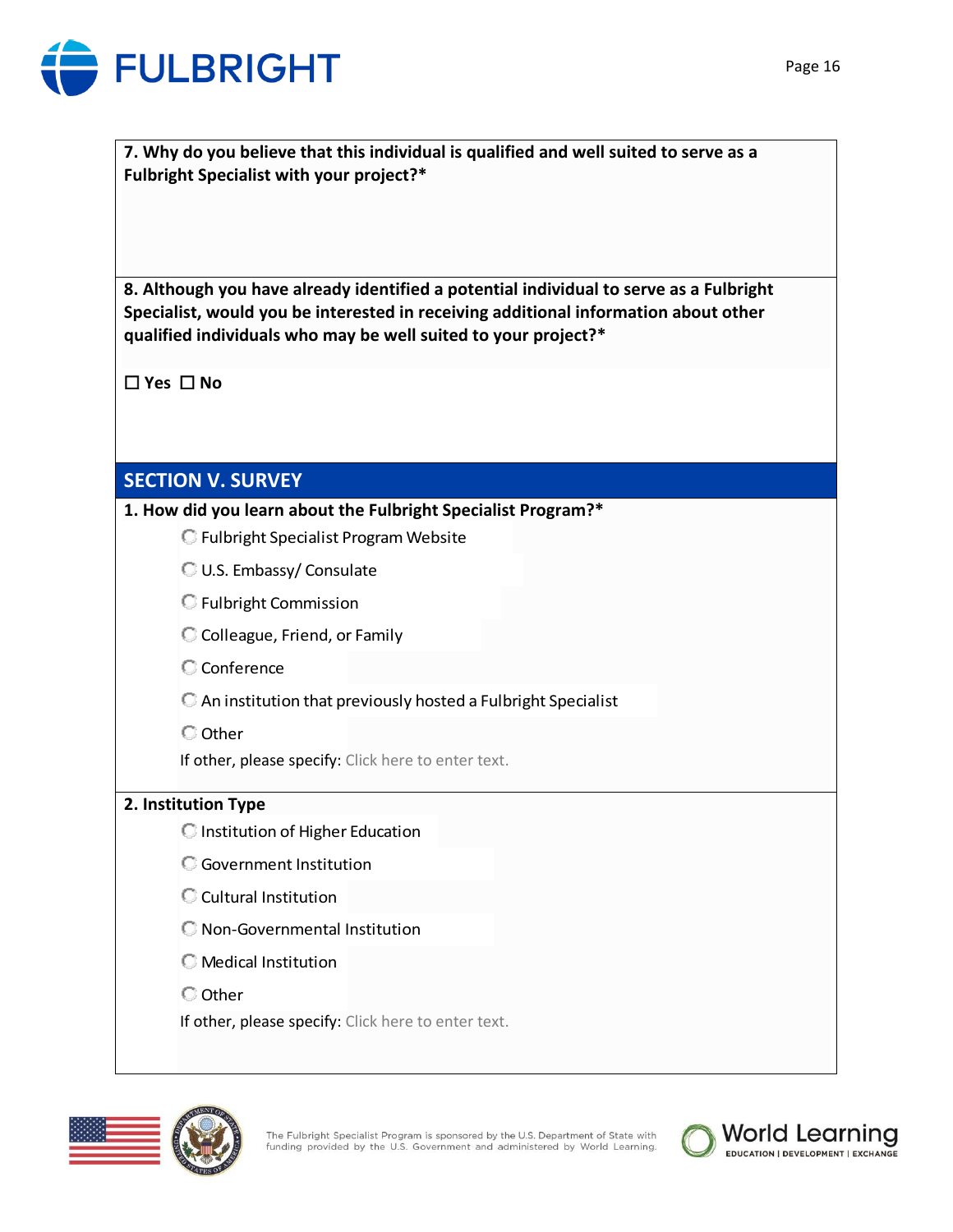

# **SECTION VI. SUBMIT**

☐ **Certification of Authenticity: By checking this box, I certify that all of the information provided in this application is accurate and complete, and all responses, including essays, represent my own work and not that of any other individual or source.**





The Fulbright Specialist Program is sponsored by the U.S. Department of State with funding provided by the U.S. Government and administered by World Learning.

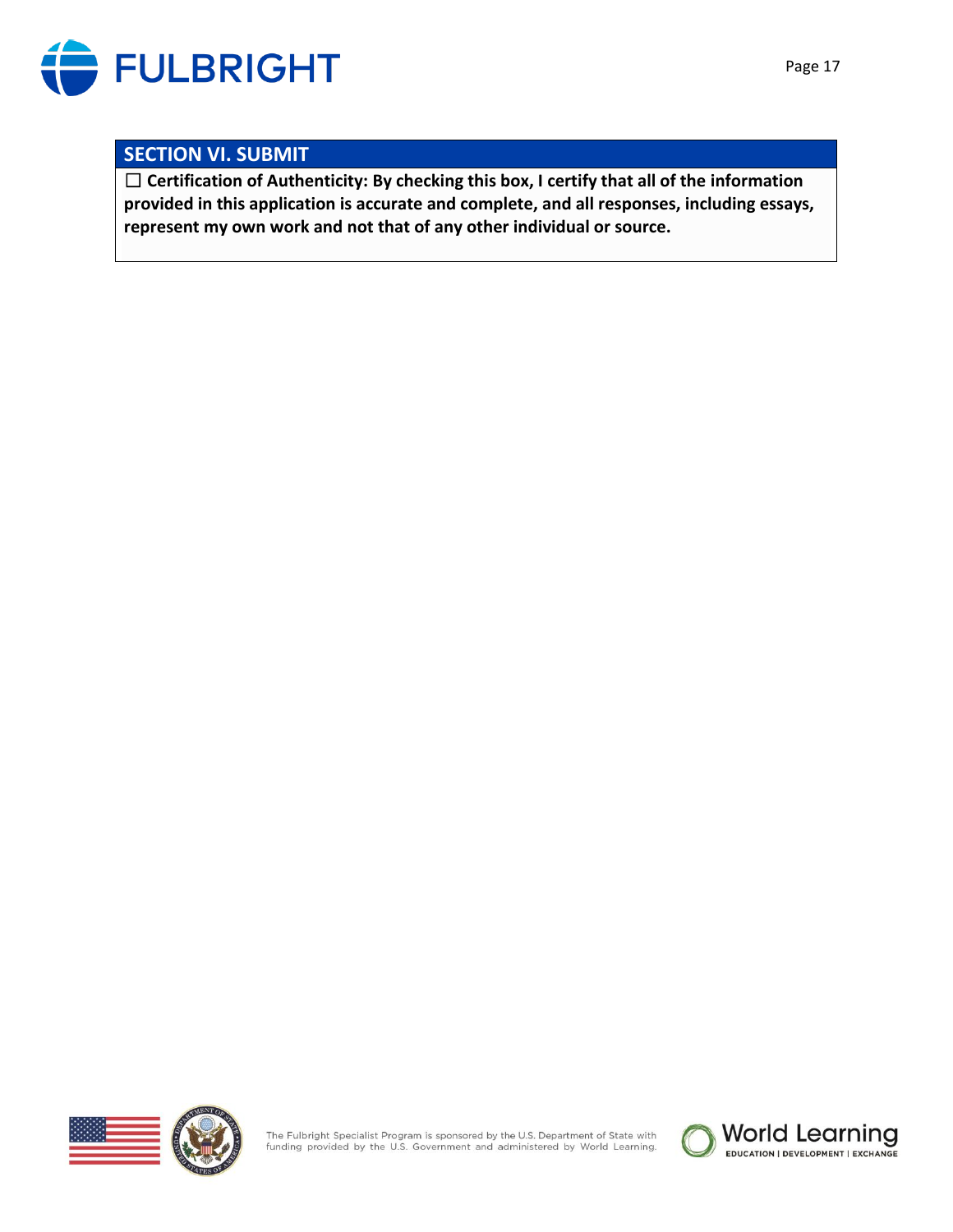

### **Academic Field/Employment Sectors**

Agriculture American (U.S.) Studies Anthropology Archaeology Biology Education Business Administration Chemistry Education Communication and Journalism Computer Science and Information Technology Economics Education Engineering Education Environmental Science Law Library Science Math Education Peace and Conflict Resolution Studies Physics Education Political Science Public/Global Health Public Administration Sociology Urban Planning Social Work

# **Specializations within Each Academic Field/Employment Sector**

#### **Agriculture**

- Agribusiness
- Agricultural Education
- Agricultural Engineering
- Agricultural, Food and Resource Economics
- Agroecology
- Agronomy
- Animal and Poultry Sciences
- Aquaculture
- Biochemistry



The Fulbright Specialist Program is sponsored by the U.S. Department of State with funding provided by the U.S. Government and administered by World Learning.

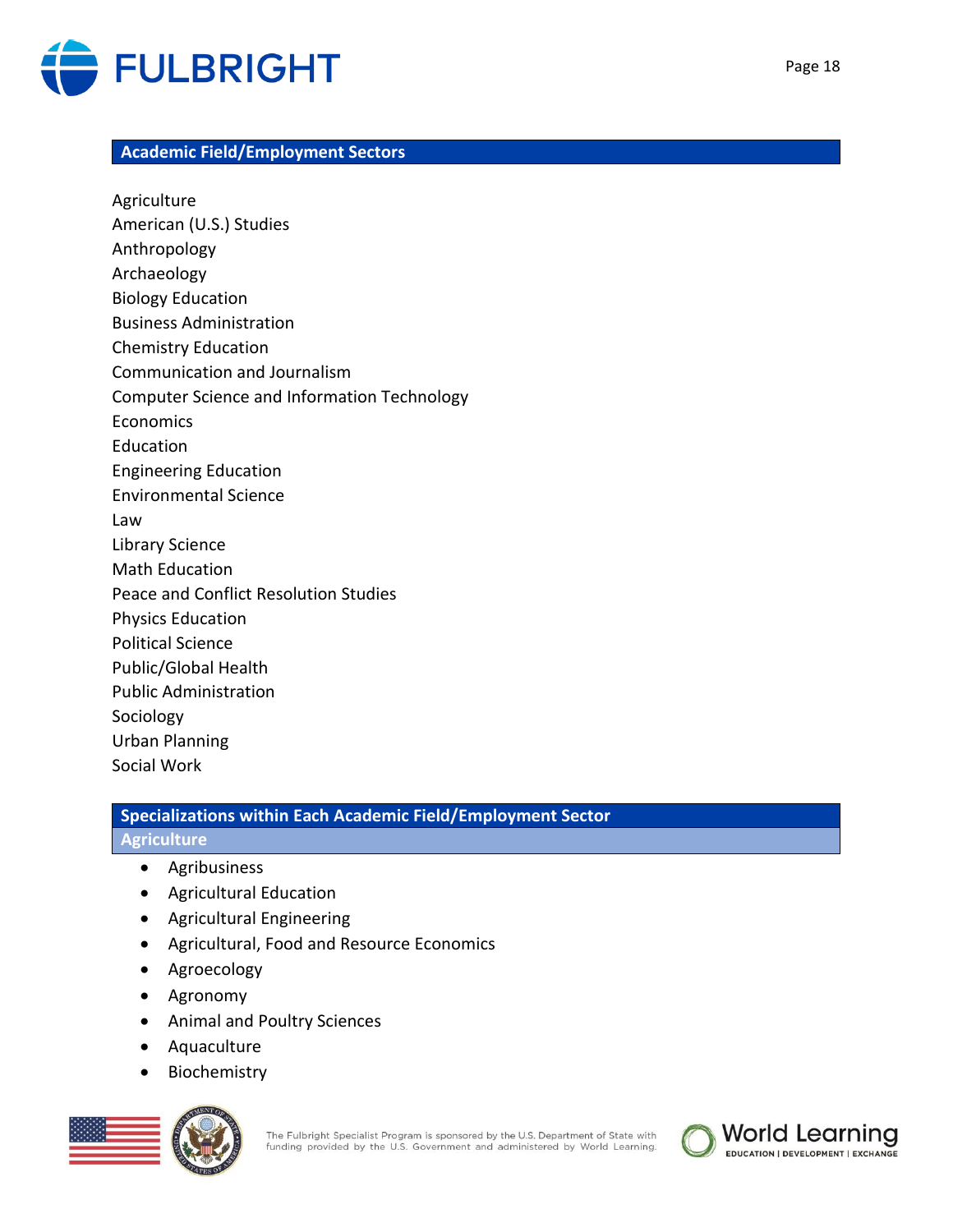

- Bioinformatics
- Biological Systems/Food Engineering
- Biophysics
- Botany/Plant Biology
- Crop Science
- Enology
- Entomology
- Extension Education
- Food Science/Technology
- Genomics
- Horticulture
- Hydrology
- Molecular Biology
- Natural Resources/Conservation, General
- Natural Resources Management and Policy
- Nematology
- Parasitology
- Pest Management
- Plant Pathology
- Plant Physiology
- Recreation, Park and Tourism Sciences
- Soil Science
- Statistical Science
- Sustainable Agriculture
- Veterinary Medicine
- Viticulture
- Wildlife and Fisheries Sciences
- Youth Agricultural Education
- Other

# **American (U.S.) Studies**

- African-American Studies
- American History
- American Indian/Native American Studies
- American Literature
- American Literature (United States)



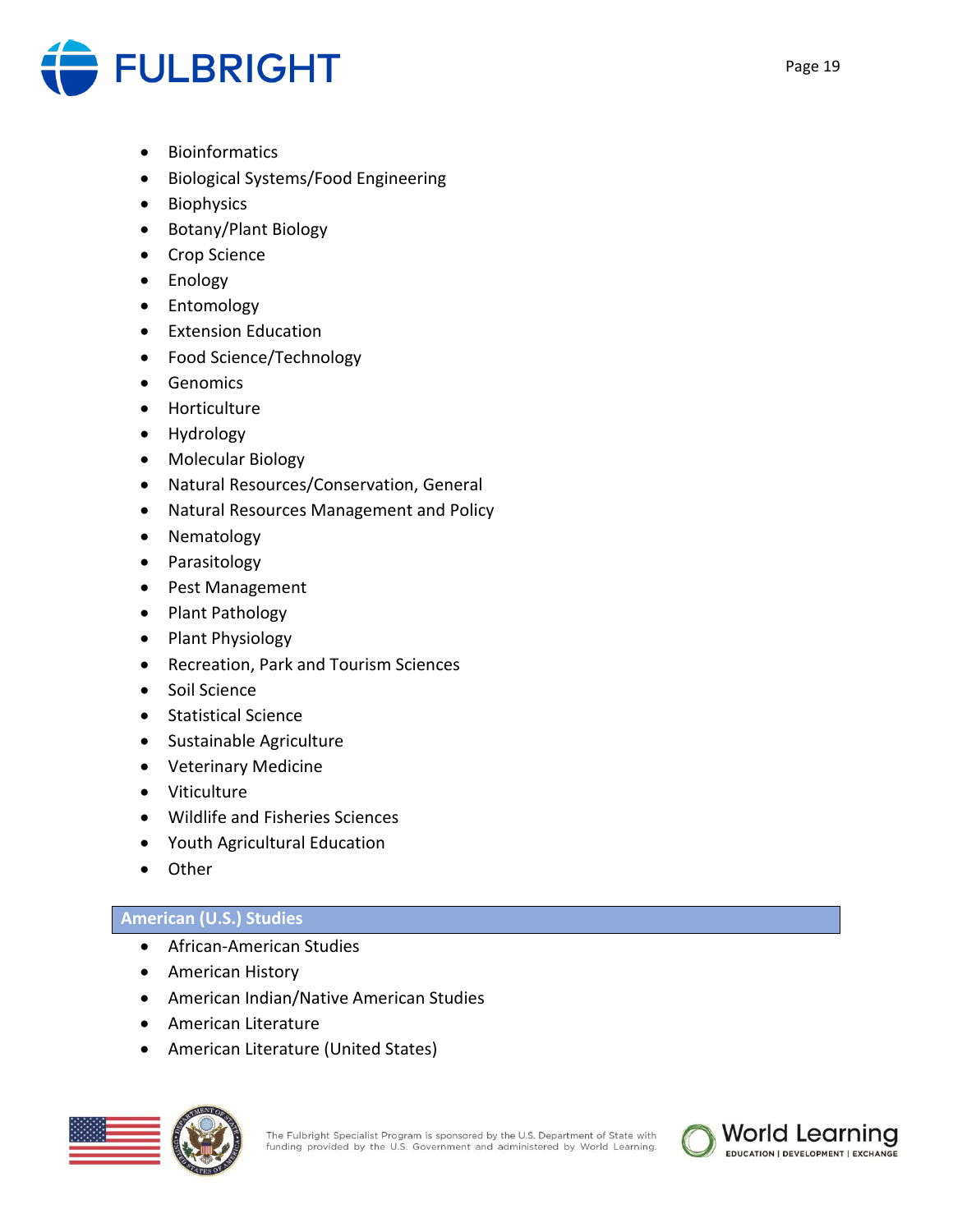

- American/United States Government and Politics
- American/United States History
- American/United States Studies/Civilization
- Art History
- Communications
- Cultural Studies/Theory
- Dance, General
- Design & Visual Communications, General
- Drama and Dramatics/Theatre Arts, General
- Film/Cinema Studies
- Fine Arts
- Folklore/Folklife
- Humanities
- International/Cross-Cultural Studies
- Multiculturalism (Race, Gender, Ethnicity, Class)
- Music/Music and Performing Arts Studies, General
- Popular Culture
- U.S. Studies, Other
- Women's Studies/Gender Studies
- Other

#### **Anthropology**

- Ancient Studies/Civilization
- Anthropology, Other
- Area, Ethnic and Cultural Studies
- Area, Ethnic and Cultural Studies African Studies
- Area, Ethnic and Cultural Studies- American/United States Studies/Civilization
- Area, Ethnic and Cultural Studies, general
- Area, Ethnic and Cultural Studies-Asian Studies/Civilization
- Area, Ethnic and Cultural Studies-Balkans Studies
- Area, Ethnic and Cultural Studies-Baltic Studies
- Area, Ethnic and Cultural Studies-Chinese Studies
- Area, Ethnic and Cultural Studies-East Asian Studies
- Area, Ethnic and Cultural Studies-European Studies/Civilization
- Area, Ethnic and Cultural Studies-Latin American Studies
- Area, Ethnic and Cultural Studies-Pacific Area/Pacific Rim Studies



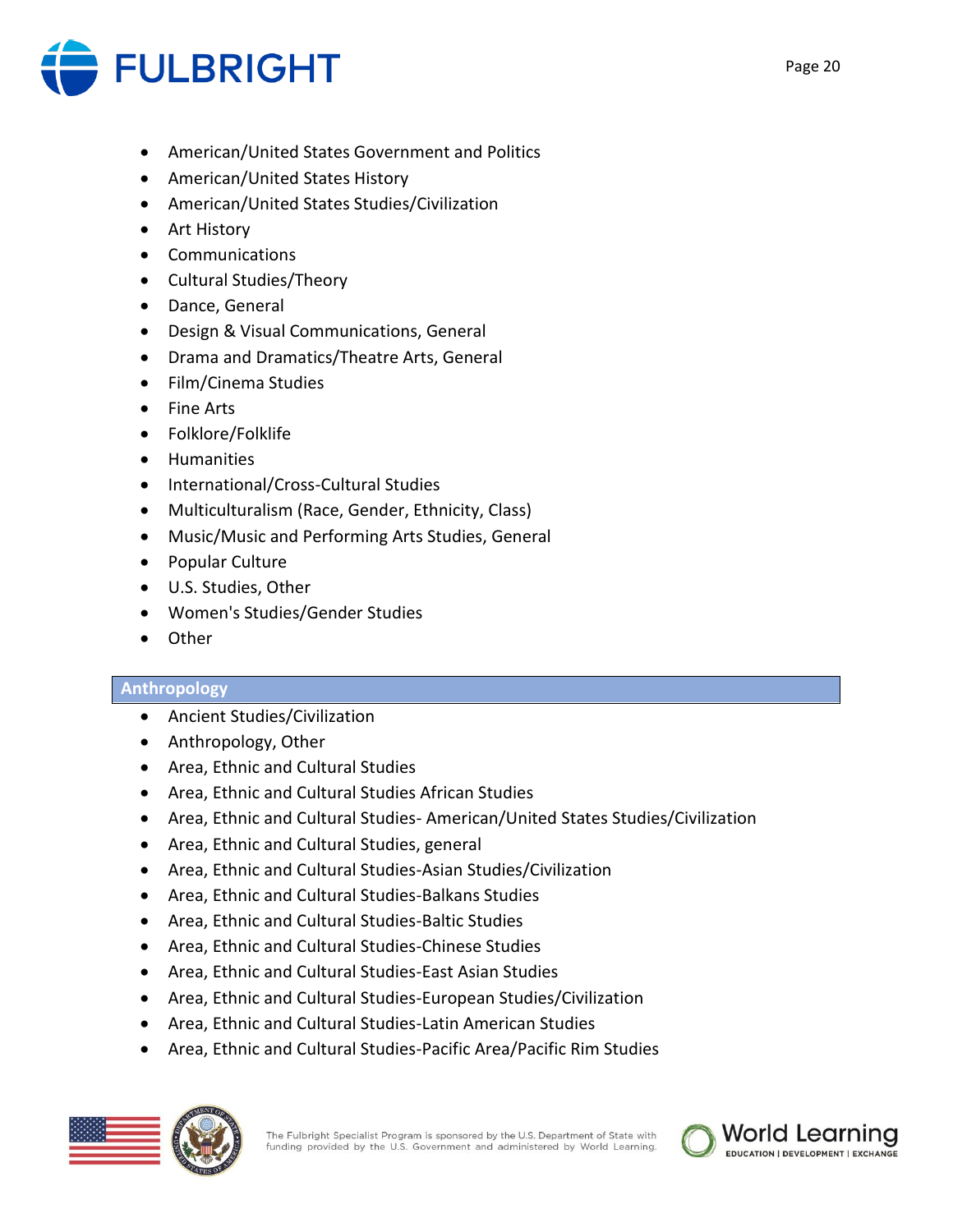

- Area, Ethnic and Cultural Studies-Russian Studies
- Area, Ethnic and Cultural Studies-South Asian Studies
- Area, Ethnic and Cultural Studies-Southeast Asian Studies
- Area, Ethnic and Cultural Studies-Spanish and Iberian Studies
- Area, Ethnic and Cultural Studies-Ural-Altaic and Central Asian Studies
- Ethnic, Cultural Minority, and Gender Studies African-American/Black Studies
- Ethnic, Cultural Minority, and Gender Studies- Asian-American Studies
- Ethnic, Cultural Minority, and Gender Studies, Other
- Ethnic, Cultural Minority, and Gender Studies-American Indian/Native American Studies
- Ethnic, Cultural Minority, and Gender Studies-Gay/Lesbian Studies
- Ethnic, Cultural Minority, and Gender Studies-Women's Studies
- Islamic Studies
- Jewish/Judaic Studies
- Linguistics
- Museum Studies/Museology
- Physical Anthropology
- Religion
- Other

### **Archaeology**

- Archaeology, General
- Archaeology, Other
- Archaeometry
- Art History, Criticism and Conservation
- Classical Archaeology
- Cultural Resource Management and Policy Analysis
- Geoarchaeology
- Human Origins and Evolution
- Mapping and GIS
- Medieval and Renaissance Studies
- Museum Studies/Museology
- Numismatics
- Other

#### **Biology Education**



EDUCATION | DEVELOPMENT | EXCHANGE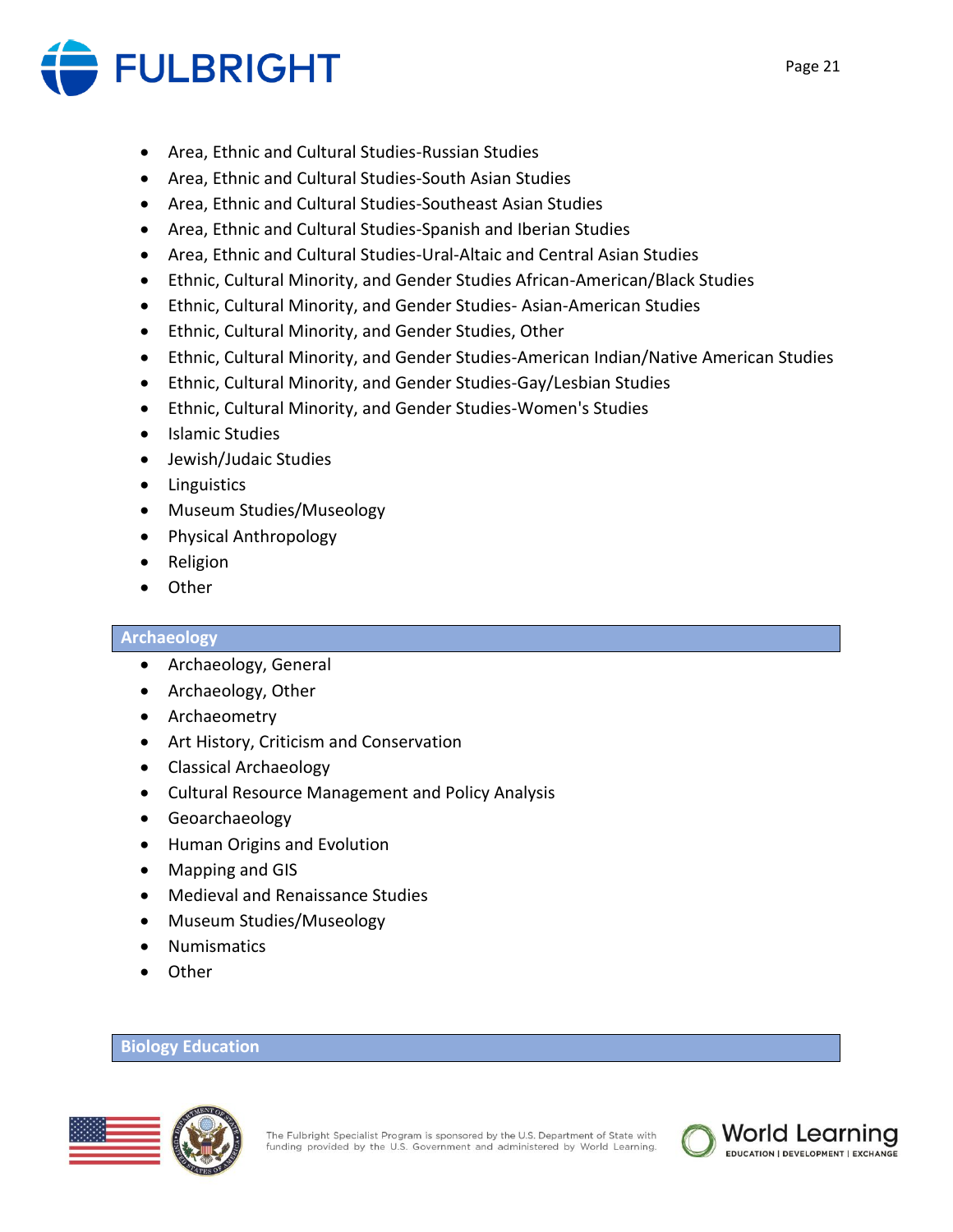

- Administration, Professional Development and Organizational Learning
- Applications of Biology in Contemporary Science and Industry
- Biology Education Research Training and/or Evaluation Bioinformatics
- Biology Education Research Training and/or Evaluation Data Analysis and Interpretation
- Biology Education Research Training and/or Evaluation Field Research
- Biology Education Research Training and/or Evaluation Laboratory Methods and **Techniques**
- Biology Education, Other
- Design of Laboratories and Experiments in Biology Education
- Ethics in Biology Education
- Foundations of Biology Education
- Infrastructure Development
- Interdisciplinary Learning and Innovative Teaching Methods in Biology Education
- Technology in Biology Education
- Theory, Curriculum and/or Pedagogy in Biology Education College Level
- Theory, Curriculum and/or Pedagogy in Biology Education Multiple Levels
- Other

# **Business Administration**

- Accounting
- Accounting and Business/Management
- Accounting and Finance
- Accounting and Related Services, Other
- Auditing
- Banking and Financial Support Services
- Business Administration, Other
- Business Administration/Management
- Business/Managerial Economics
- Business Statistics
- Business/Corporate Communications
- Business/Managerial Operations, Other
- Customer Service Management
- E-Commerce/Electronic Commerce
- Entrepreneurial and Small Business Operations
- Entrepreneurship/Entrepreneurial Studies

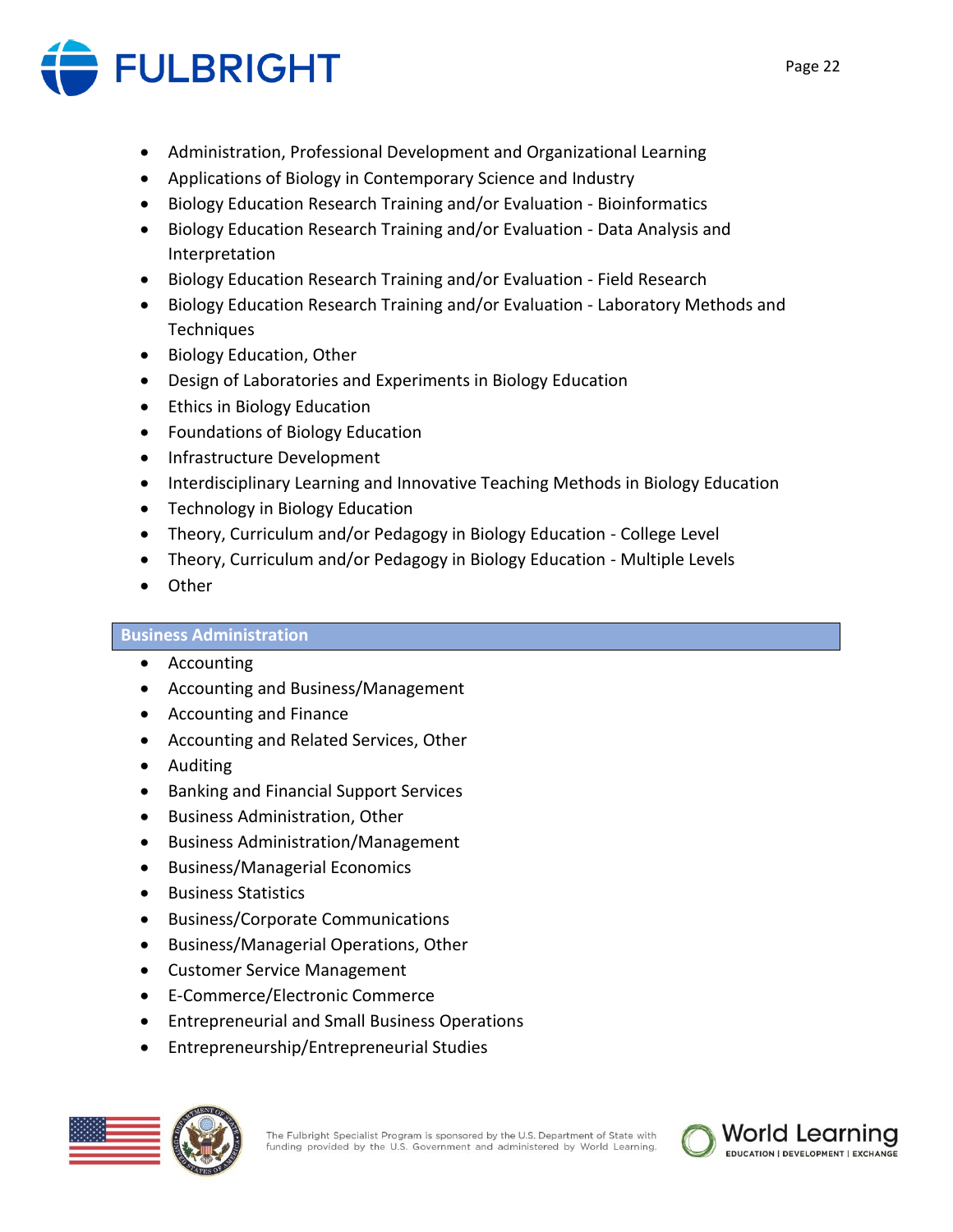

- Finance and Financial Management Services, Other
- Finance, General
- Hospitality Administration/Management, General
- Human Resources Development
- Human Resources Management and Services, Other
- Human Resources Management/Personnel Administration, General
- Information Resources Management/CIO Training
- International Business/Trade/Commerce
- International Finance
- International Marketing
- Knowledge Management
- Labor and Industrial Relations
- Labor Studies
- Logistics and Materials Management
- Management Information Systems, General
- Management Information Systems and Services, Other
- Management Science, General
- Management Sciences and Quantitative Methods, Other
- Marketing Research
- Marketing, Other
- Marketing/Marketing Management, General
- Non-Profit/Public/Organizational Management
- Office Management and Supervision
- Operations Management and Supervision
- Organizational Behavior Studies
- Public Finance
- Purchasing, Procurement/Acquisitions and Contracts Management
- Real Estate
- Taxation
- Other

# **Chemistry Education**

- Administration, Professional Development and Organizational Learning
- Infrastructure Development
- Applications of Chemistry in Contemporary Science and Industry
- Assessment and Standards of Chemistry Education



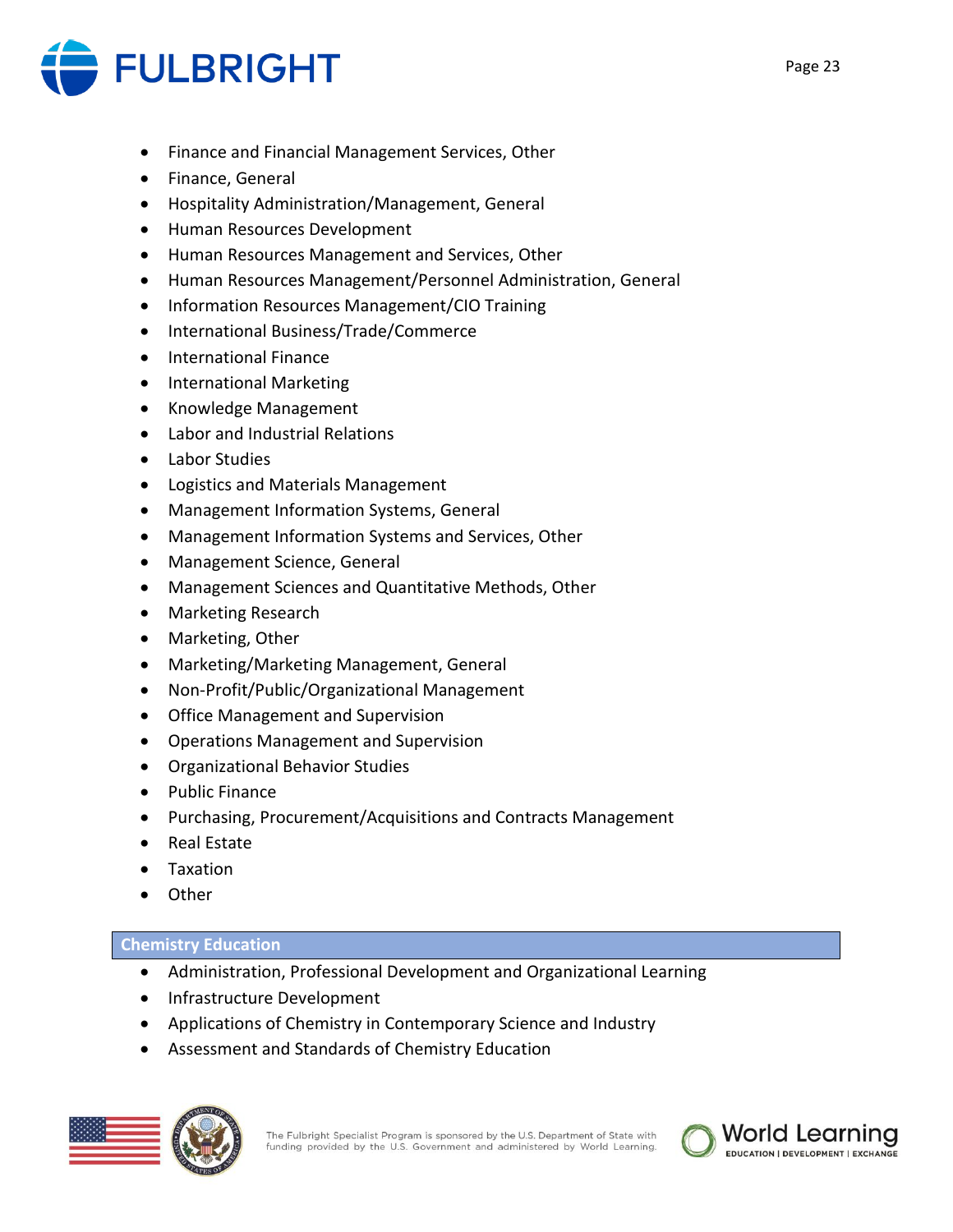

- Chemistry Education Research Training and/or Evaluation Data Analysis and Interpretation
- Chemistry Education Research Training and/or Evaluation Laboratory Methods and Techniques
- Chemistry Education Research Training and/or Evaluation Qualitative Research Methods
- Chemistry Education Research Training and/or Evaluation Scientific Writing
- Chemistry Education, Other
- Design of Laboratories and Experiments in Chemistry Education
- Diversity/Gender in Chemistry Education
- Foundations of Chemistry Education
- Interdisciplinary Learning and Innovative Teaching Methods in Chemistry Education
- Leadership, Policy and/or Development in Chemistry Education
- Technology in Chemistry Education
- Theory, Curriculum and/or Pedagogy in Chemistry Education College Level
- Theory, Curriculum and/or Pedagogy in Chemistry Education Secondary Level
- Other

# **Communications and Journalism**

- Advertising
- Broadcast Journalism
- Communications & Journalism, Other
- Communications and Media Studies, Other
- Communications Studies/Speech Communication and Rhetoric
- Digital Communications and Media/Multimedia
- Health Communications
- Journalism
- Journalism, Other
- Mass Communications/Media Studies
- Organizational Communication, General
- Photojournalism
- Political Communications
- Public Relations, Advertising and Applied Communications
- Public Relations/Image Management
- Publishing
- Radio and Television
- Radio, Television, and Digital Communications



The Fulbright Specialist Program is sponsored by the U.S. Department of State with funding provided by the U.S. Government and administered by World Learning.

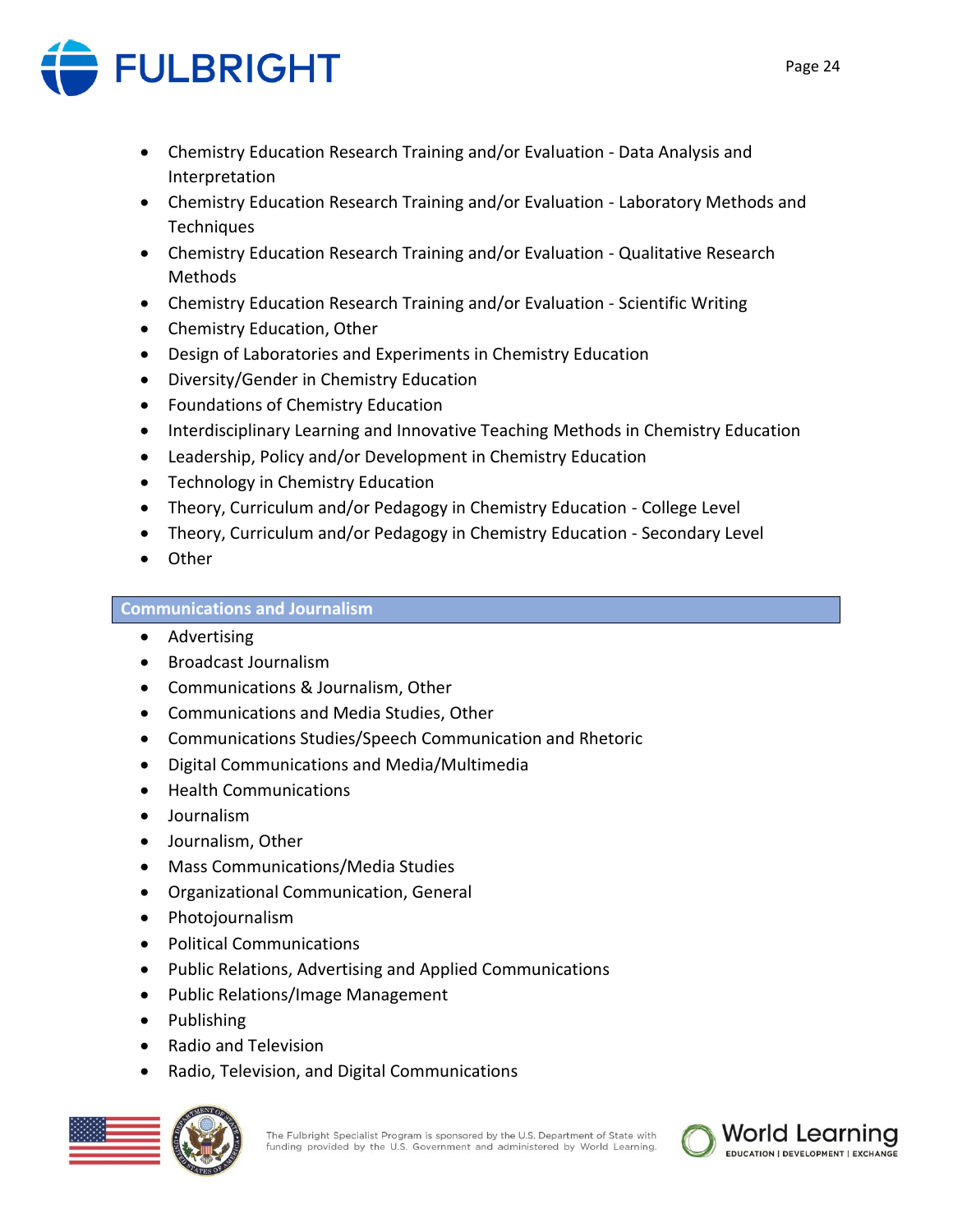

• Other

**Computer Science and Information Technology**

- Artificial Intelligence and Robotics
- Bioinformatics
- Cognitive Science
- Computational Mathematics
- Computer and Information Sciences and Support Services, Other
- Computer and Information Systems Security
- Computer and Informaton Sciences, General
- Computer Engineering, General
- Computer Graphics
- Computer Progamming, Specific Applications
- Computer Programming/Programmer, General
- Computer Science
- Computer Software and Media Applications, Other
- Computer Systems Analysis/Analyst
- Computer Systems Networking and Telecommunications
- Data Modeling/Warehousing and Database Administration
- Information Resources Management/CIO Training
- Information Science/Studies
- Information Technology
- Library Science/Librarianship
- Management Information Systems, General
- Medical Informatics
- System Administration/Administrator
- Web Page, Digital/Multimedia and Information Resources Design
- Other

# **Economics**

- Agricultural Economics
- Applied Economics
- Business/Managerial Economics
- Development Economics & International Development
- Econometrics and Quantitative Economics
- Economic Theory

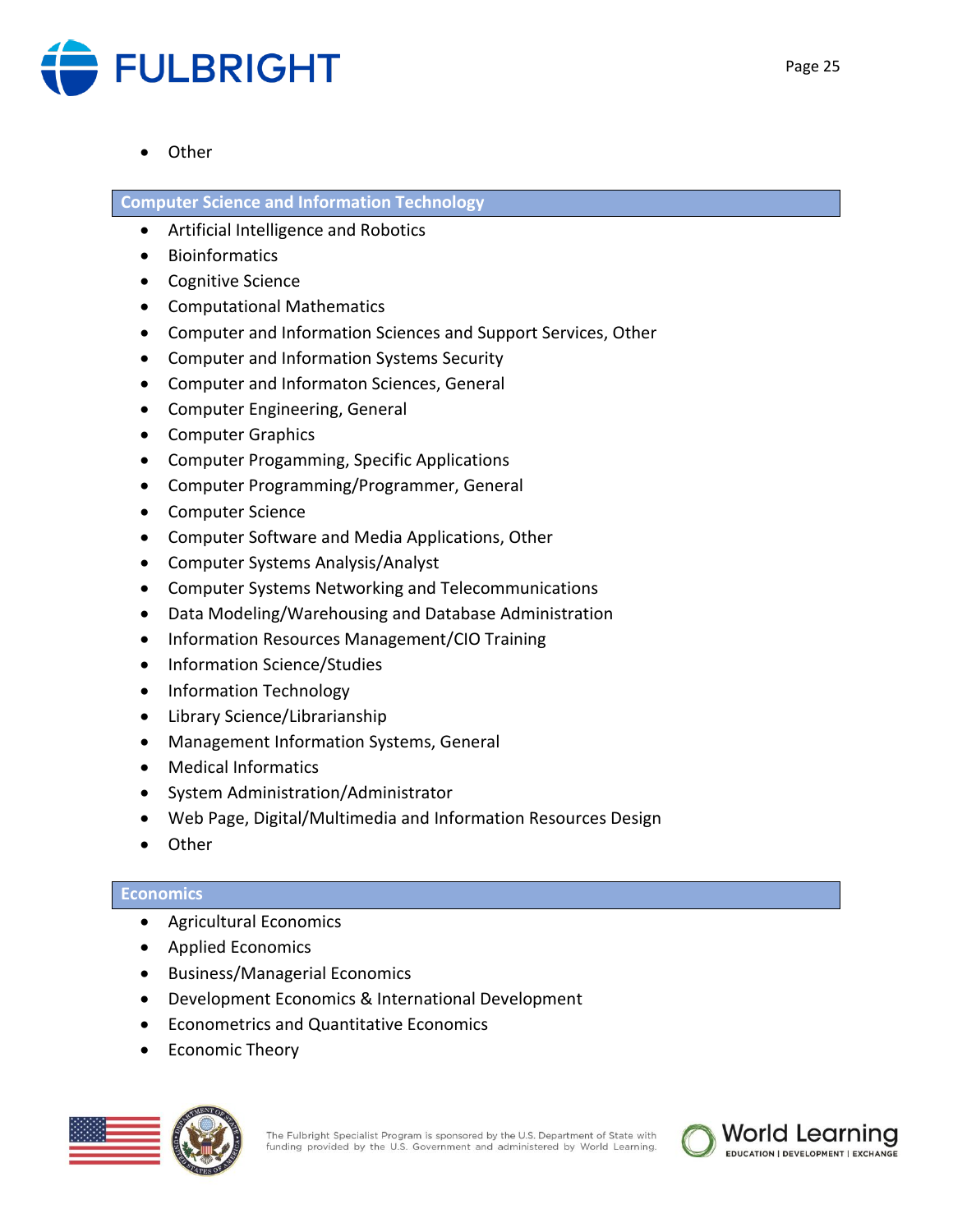

- Economics of Social Policy
- Economics, General
- Economics, Other
- Finance
- International Economics
- Monetary Economics
- Natural Resource Economics
- Public Economics
- Other

# **Education**

- Administration of Special Education
- Adult and Continuing Education Administration
- Adult and Continuing Education and Teaching
- Bilingual and Multilingual Education
- College Student Counseling and Personnel Services
- Community College Education
- Counselor Education/School Counseling and Guidance Services
- Curriculum and Instruction
- Curriculum Design and Development
- Discourse Analysis
- Early Childhood Education and Teaching
- Education
- Educational/Instructional Media Design
- Education of Library and Information Specialists
- Education/Teaching of Individuals in Early childhood Special Education Programs
- Education/Teaching of Individuals with Autism
- Education/Teaching of Individuals with Emotional Disturbances
- Education/Teaching of Individuals with Hearing Impairments, including Deafness
- Education/Teaching of Individuals with Mental Retardation
- Education/Teaching of Individuals with Multiple Disabilities
- Education/Teaching of Individuals with Specific Learning Disabilities
- Education/Teaching of Individuals with Speech or Language Impairments
- Education/Teaching of Individuals with Vision Impairments, Including Blindness
- Education/Teaching of the Gifted and Talented
- Educational Administration

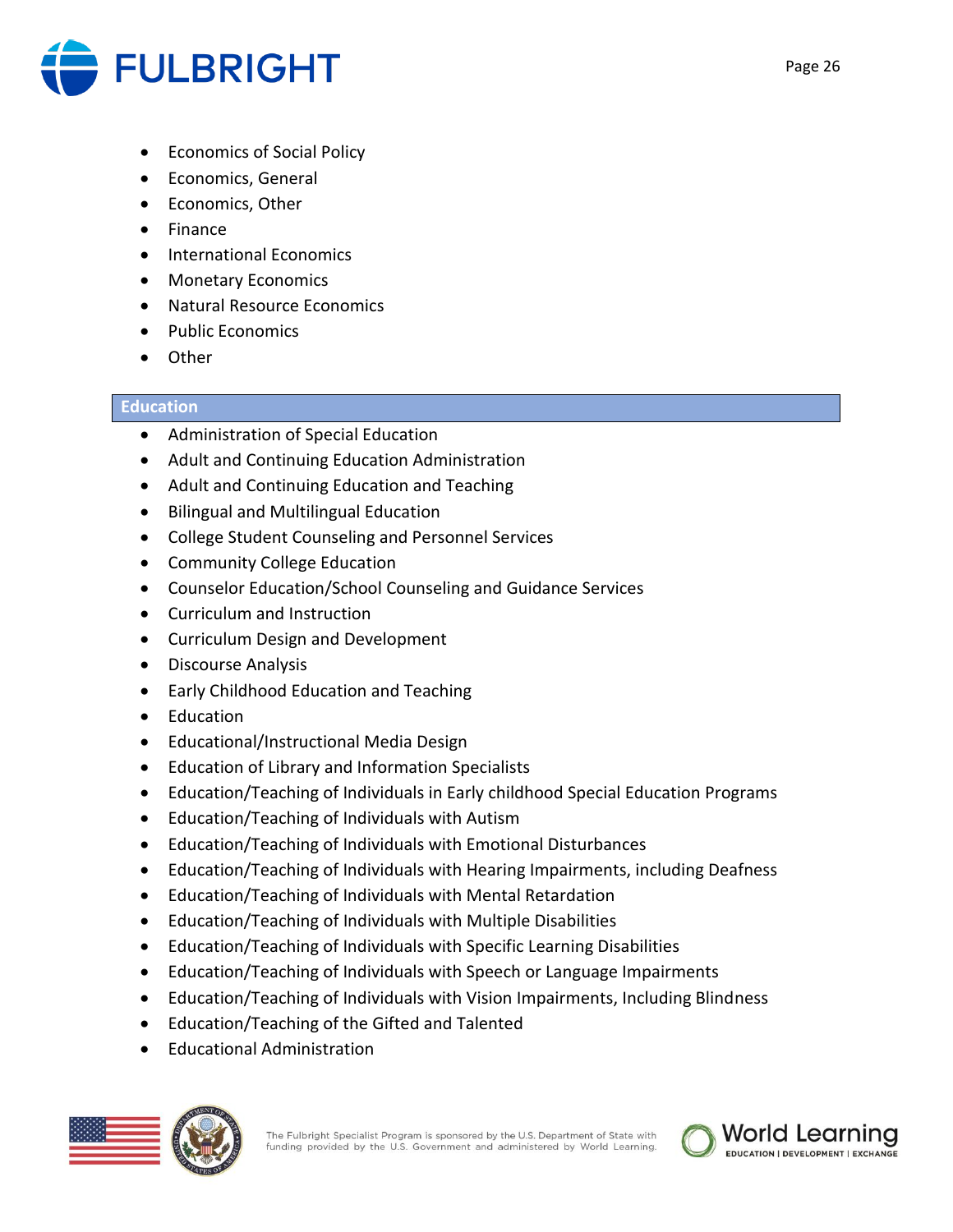

- Educational Administration and Supervision, Other
- Educational Assessment, Evaluation, and Research
- Educational Assessment, Testing, and Measurement
- Educational Evaluation and Research
- Educational, Instructional, and Curriculum Supervision
- Educational Leadership and Administration, General
- Educational Statistics and Research Methods
- Education- School Violence Prevention
- Elementary and Middle School Administration/Principalship
- Elementary Education and Teaching
- Higher Education/Higher Education Administration
- International and Comparative Education
- Junior High/Intermediate/Middle School Education and Teaching
- Language Acquisition
- Language for Specific Purposes
- Language Pedagogy and Teaching Methodology
- Language Skills Development--Reading
- Language Skills Development--Writing
- Literacy--Pre-K to 12
- Multicultural Education
- Second/Foreign Language Pedagogy/Methodology
- Secondary Education and Teaching
- Secondary School Administration/Principalship
- Social and Philosophical Foundations of Education
- Special Education and Teaching, General
- Student Counseling and Personnel Services, Other
- Superintendency and Educational System Administration
- Teacher Education and Professional Development, Specific Levels and Methods, Other
- Teacher Education, Multiple Levels
- Technology in Language Learning
- Urban Education and Leadership
- Other

# **Engineering Education**

- Administration, Professional Development and Organizational Learning
- Assessment Techniques and Standards of Engineering Education



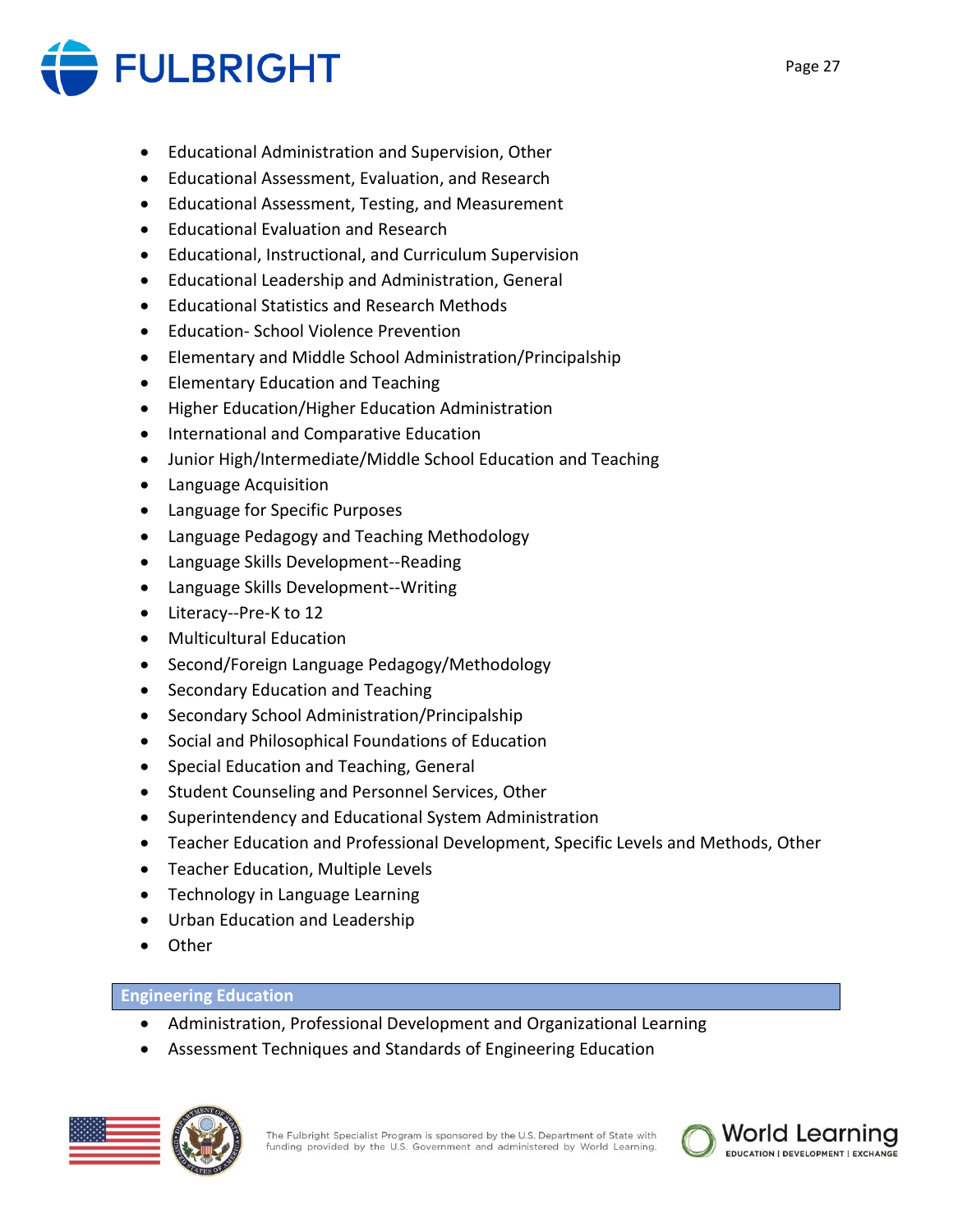

- Design in Engineering Education and Practice
- Diversity/Gender and Engineering Education
- Engineering Education Research Training and/or Evaluation Advanced Engineering Research Methods
- Engineering Education Research Training and/or Evaluation Design Research Methods
- Engineering Education Research Training and/or Evaluation Laboratory Methods and **Techniques**
- Engineering Education Research Training and/or Evaluation Structural Assessment
- Engineering Education, Other
- Foundations of Engineering Education
- Interdisciplinary Learning and Innovative Teaching Methods in Engineering Education
- Leadership, Policy and/or Development in Engineering Education
- Social and Global Issues in Engineering Education
- Technology in Engineering Education
- Theory, Curriculum and/or Pedagogy in Engineering Education
- Other

# **Environmental Science**

- Aquaculture
- Aquatic Biology/Limnology
- Botany/Plant Biology
- Conservation Biology
- Ecology
- Environmental Biology
- Environmental Science, General
- Environmental Science
- Environmental Studies
- Fishing and Fisheries Sciences and Management
- Forest Engineering
- Forest Management/Forest Resources Management
- Forest Resources Production and Management
- Forest Sciences and Biology
- Forestry, General
- Genetics
- Geology
- Hydrology



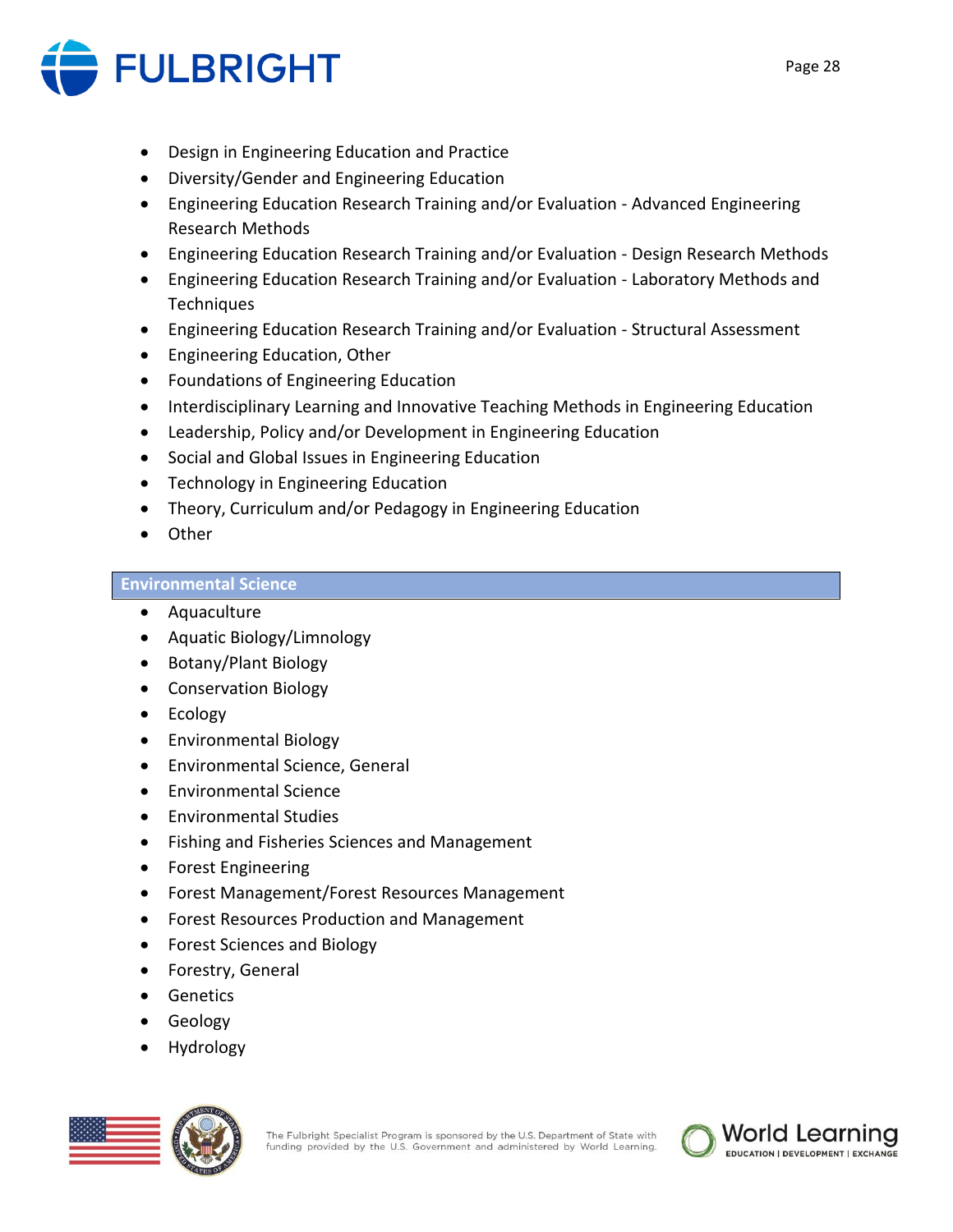

- Land Use Planning and Management/Development
- Marine Biology and Biological Oceanography
- Natural Resources Management and Policy
- Natural Resources/Conservation, General
- Natural Resources and Conservation Other
- Natural Resource Economics
- Park/Parks Administration Management
- Plant Sciences
- Public Policy Analysis
- Range Science and Management
- Soil Sciences
- Water, Wetlands, and Marine Resources Management
- Wildlife Biology
- Wood Science and Wood Products/Pulp and Paper Technology
- Zoology
- Other

#### **Law**

- Administrative Law and Regulation
- Advanced Property Law and Real Estate Law
- Antitrust and Competition Law
- Civil and Human Rights Law
- Civil Procedure and Judicial Process
- Commercial Law/Business Transactions
- Communications Law
- Comparative Law
- Constitutional Law and Theory
- Corporate Law
- Criminal Law and Procedure
- Cyberlaw and Technology
- Employment and Labor Law
- Energy and Natural Resources Law
- Environmental Law
- Family Law
- Federalism
- Financial Services Law (Banking, Securities, Insurance)



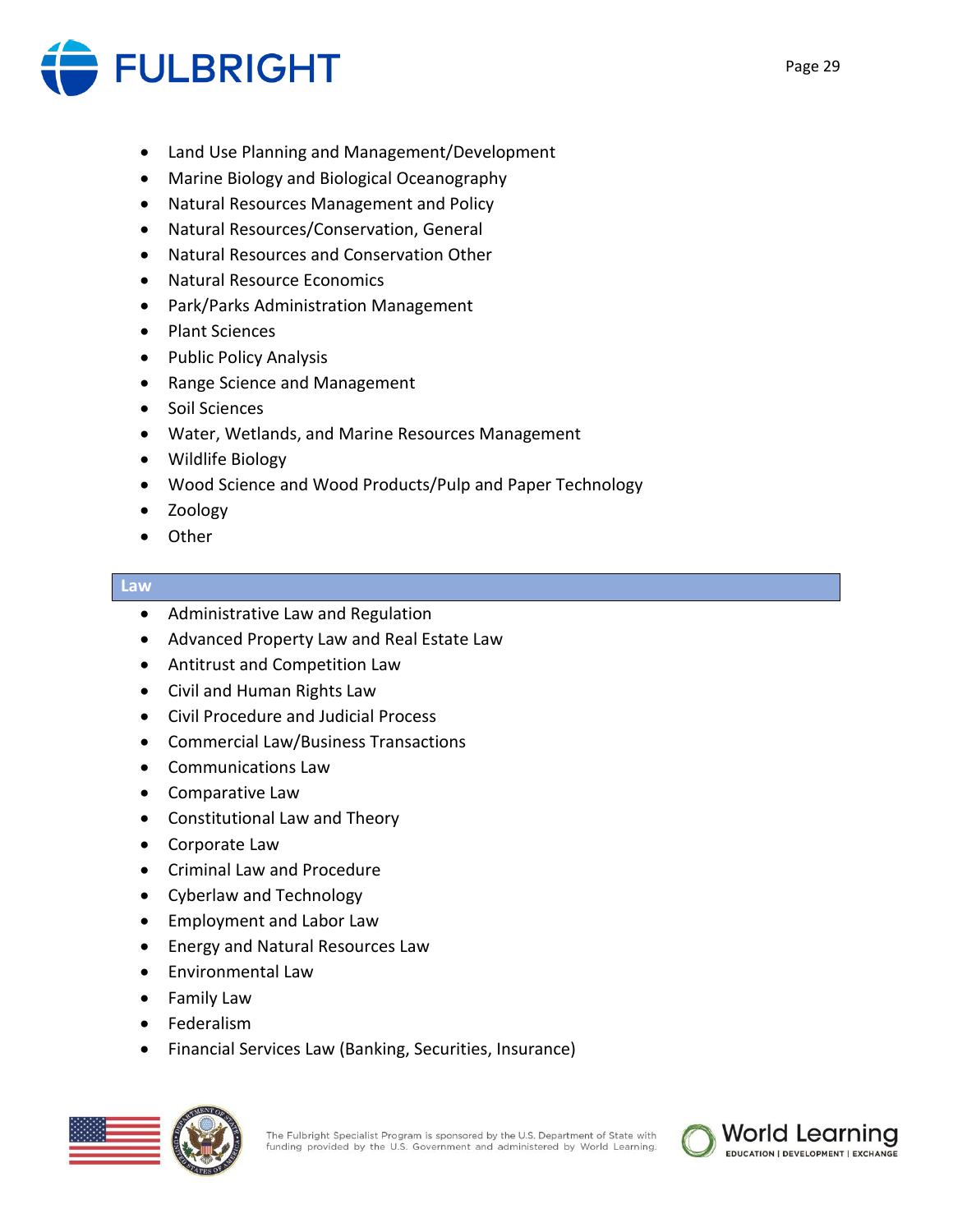

- Government Law (local, state and national)
- Health Law
- Intellectual Property
- International Business, Trade, and Tax Law
- International Law and Legal Studies
- Jurisprudence
- Law and Economics
- Law, Legal Services, and Legal Studies, Other
- Legal Education and Administration
- Legal Profession/Legal Ethics/Professional Responsibility
- Legal Services, Clinical and Public Interest Law
- Local Government Law
- Mediation
- Negotiation
- Negotiation, Mediation and Alternative Dispute Resolution
- Race and Race Relations
- Regulatory Law
- Torts, Insurance and Compensation Systems
- Other

### **Library Science**

- Administration of Special Education
- Archives and Preservation
- Children and Young Adult Librarianship
- Collections
- Education of Library and Information Specialists
- Educational/Instructional Media Design
- Information Systems and Technology
- Library Science, General
- Library Science/Librarianship
- Library Science, Other
- Multimedia Materials
- Museology
- Public Libraries
- References and User Services
- School Libraries

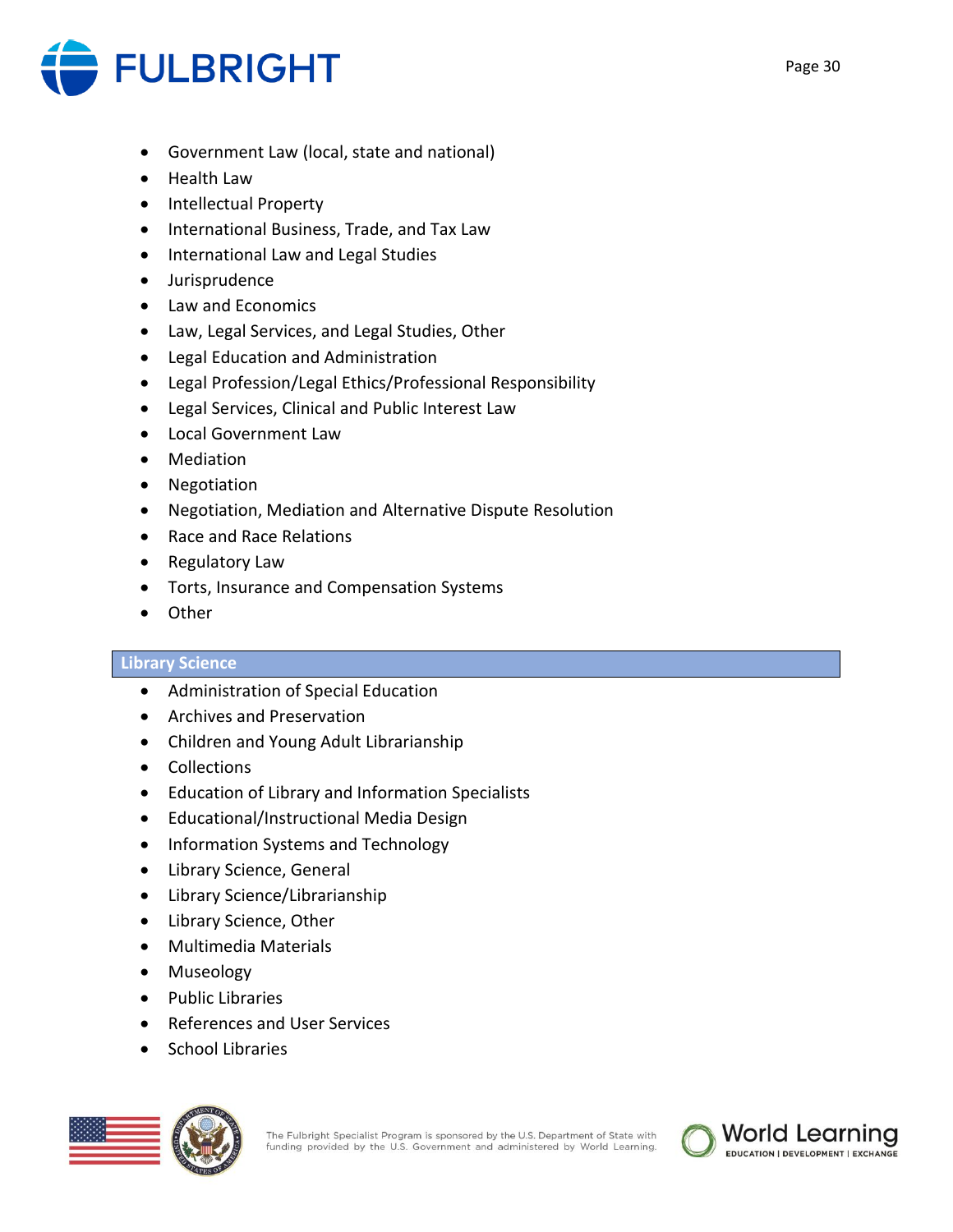

- Special Libraries
- Other

# **Math Education**

- Administration, Professional Development and Organizational Learning
- Applications of Math in Contemporary Science and Industry
- Diversity/Gender and Math Education
- Educational Statistics and Research Methods
- Foundations of Math Education
- Infrastructure Development
- Interdisciplinary Learning and Innovative Teaching Methods in Math Education
- Math Education Research Training and/or Evaluation Data Analysis and Interpretation
- Math Education Research Training and/or Evaluation Qualitative Research Methods
- Math Education Research Training and/or Evaluation Scientific Writing
- Math Education Research Training and/or Evaluation Statistical Methods in Science Education
- Math Education, Other
- Technology in Math Education
- Theory, Curriculum and/or Pedagogy in Math Education College Level
- Theory, Curriculum and/or Pedagogy in Math Education Elementary Level
- Theory, Curriculum and/or Pedagogy in Math Education Multiple Levels
- Theory, Curriculum and/or Pedagogy in Math Education Secondary Level
- Other

# **Peace and Conflict Resolution Studies**

- Business- Commercial, Labor Negotiation
- Community- Public Policy, Dispute Resolution
- Community- Public Policy, Violence Prevention
- Diplomacy, Citizen Diplomacy
- Education- School Violence Prevention
- Human Rights
- Inter-Group, Ethnic Conflict Prevention
- Inter-Group, Multiculturalism
- Inter-Group, Race/ Ethnic Relations
- Peace Studies and Conflict Resolution, General



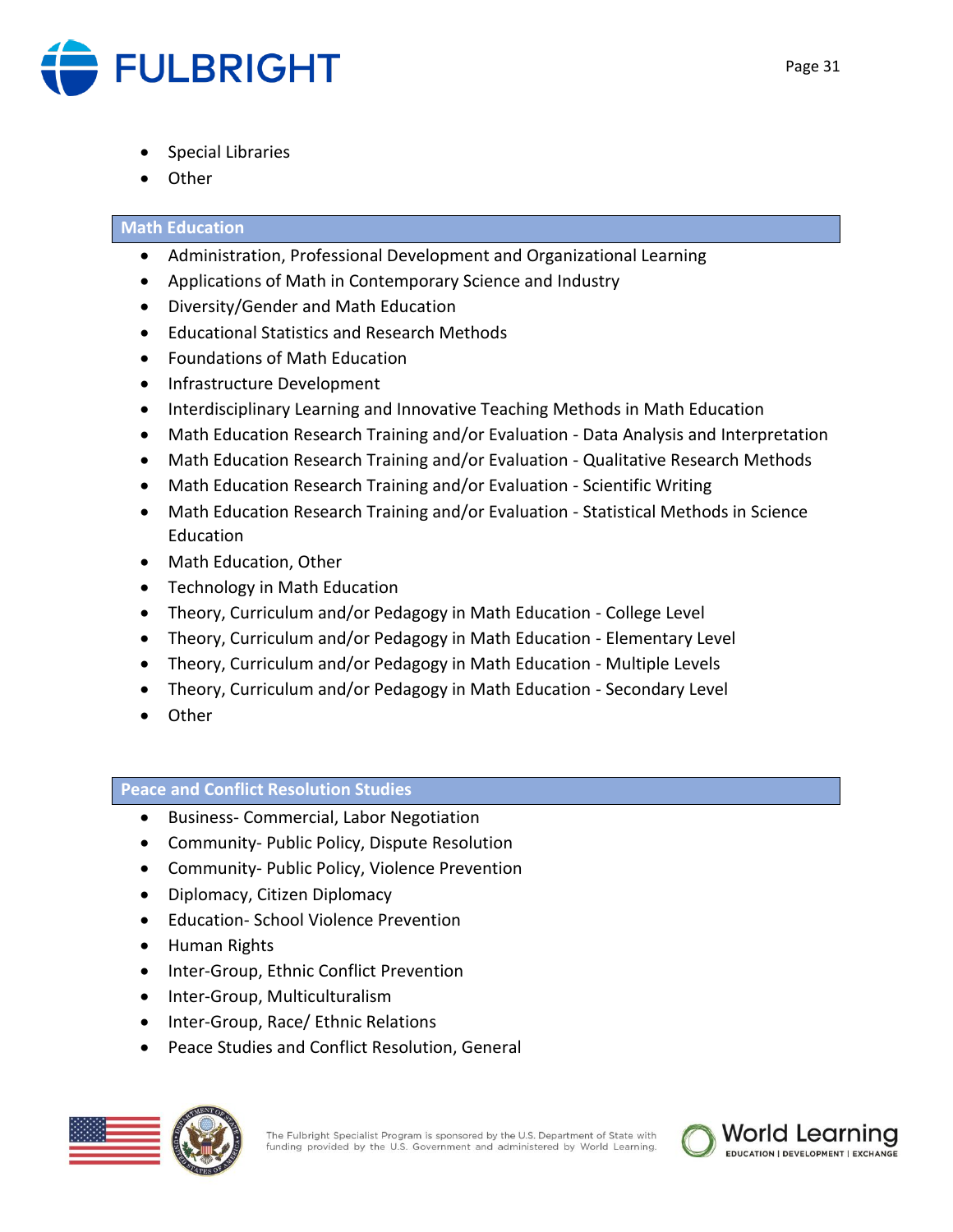

- **Peacebuilding**
- **Reconciliation**
- **Other**

# **Physics Education**

- Applications of Physics in Contemporary Science and Industry
- Design of Laboratories and Experiments in Physics Education
- Infrastructure Development
- Interdisciplinary Learning and Innovative Teaching Methods in Physics Education
- Leadership, Policy and/or Development in Physics Education
- Physics Education Research Training and/or Evaluation in Physics Education Data Analysis and Interpretation
- Physics Education Research Training and/or Evaluation in Physics Education Laboratory Methods and Techniques
- Physics Education Research Training and/or Evaluation in Physics Education Scientific Writing
- Physics Education, Other
- Technology in Physics Education
- Theory, Curriculum and/or Pedagogy in Physics Education College Level
- Other

# **Political Science**

- American Government and Politics (United States)
- Comparative Politics
- Democratization
- Elections, Public Opinion and Voting Behavior
- Federalism
- International Relations and Affairs
- Political Economy
- Political Organizations and Parties
- Political Science and Government, General
- Political Science and Government, Other
- Political Theory
- Public Policy Analysis
- Regional Studies/W. Hemisphere
- Religion/Race/Ethnicity in Politics



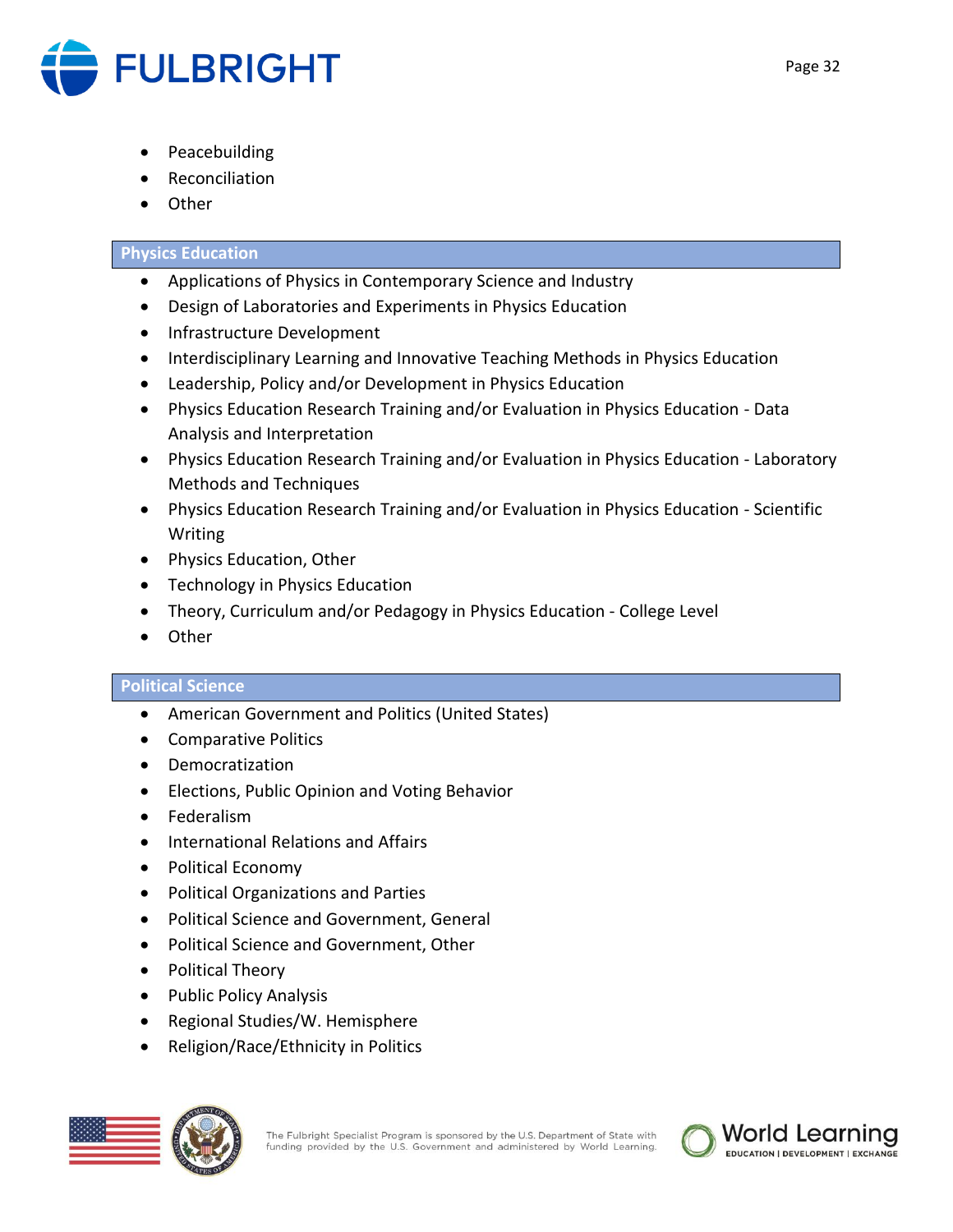

- U.S. Foreign Policy
- Women in Politics
- Other

# **Public Administration**

- Community Organization and Advocacy
- Criminal Justice Administration
- Intergovernmental Administration and Management
- Natural Resources Management
- Personnel Administration and Labor Relations
- Public Administration and Services, Other
- Public Administration Education
- Public Administration Research
- Public Administration, Budgeting and Financial Mgmt.
- Public Administration, Ethics
- Public Administration, General
- Public Administration, Health and Human Services
- Public Performance and Management
- Public/Applied History & Archival Administration
- Public Policy Analysis
- Public Transportation Policy and Administration
- Science, Technology & Society
- Social Work
- Youth Services/Administration
- Other

# **Public/Global Health**

- Alcohol, Tobacco, and Other Drugs
- Community Health and Preventive Medicine
- Community Health Planning and Policy Development
- Dental Public Health
- Environmental Health
- Food and Nutrition
- Gerontological Health
- Health Services Administration
- Health/Medical Physics



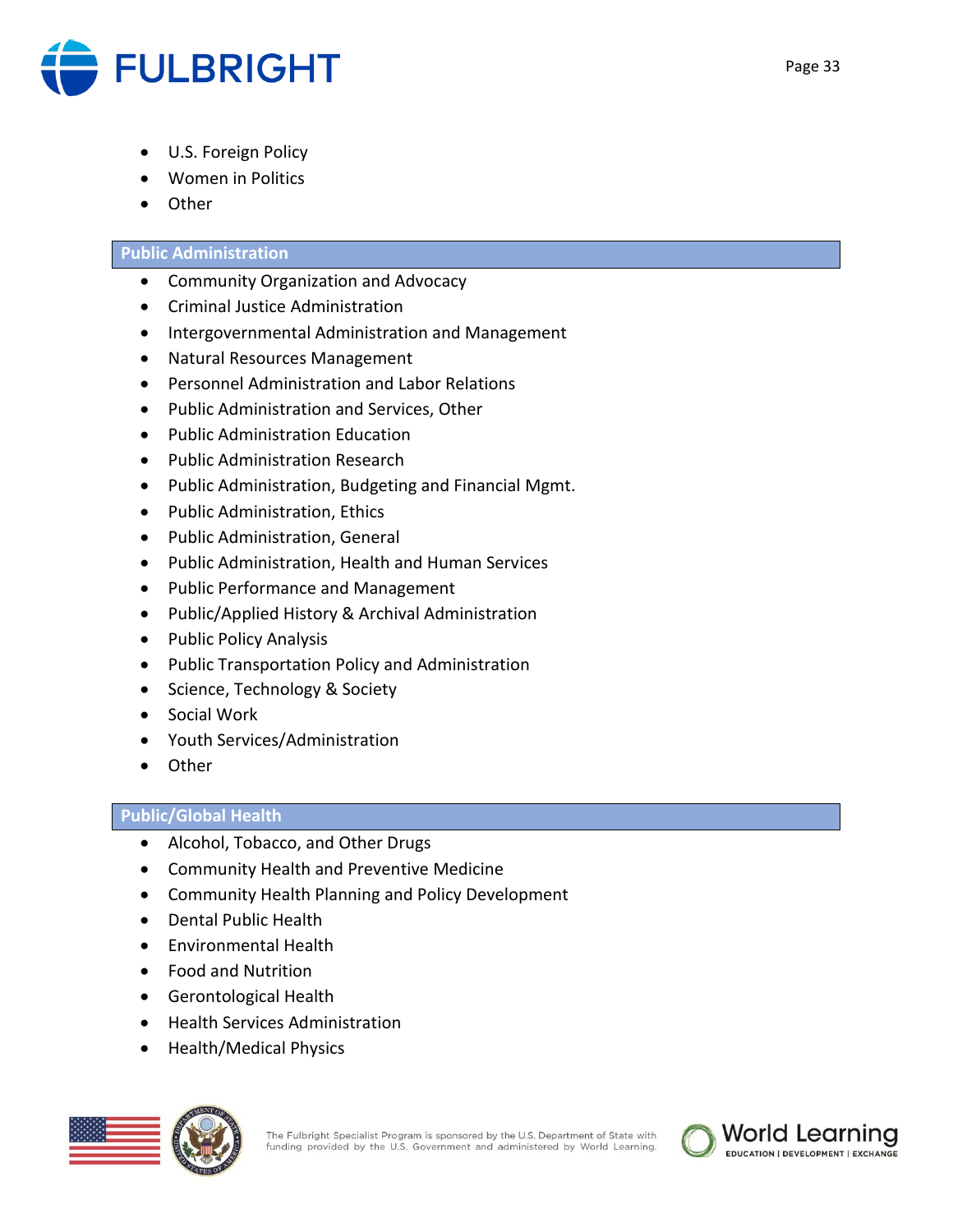

- HIV AIDS
- Injury Control and Emergency Health Services
- International Public Health/International Health
- Laboratory
- Maternal and Child Health
- Medical Care
- Mental Health
- Nutritional Sciences
- Occupational Health Education and Promotion
- Public Health Education and Promotion
- Public Health, General
- Public Health, Other
- Public Health/Community Nurse/Nursing
- Social Work
- Statistics
- Veterinary Preventive Medicine, Epidemiology, and Public Health
- Vision Care
- Other

# **Social Work**

- Aging
- Alcohol, Tobacco, and Other Drugs
- Child Welfare
- Clinical and Medical Social Work
- Clinical Social Work
- Criminology
- Health
- Medical Social Work
- Mental Health
- Poverty and Social Justice
- School Social Work
- Social Administration/Social Policy
- Social Work, General
- Social Work, Other
- Youth Services/Administration
- Other



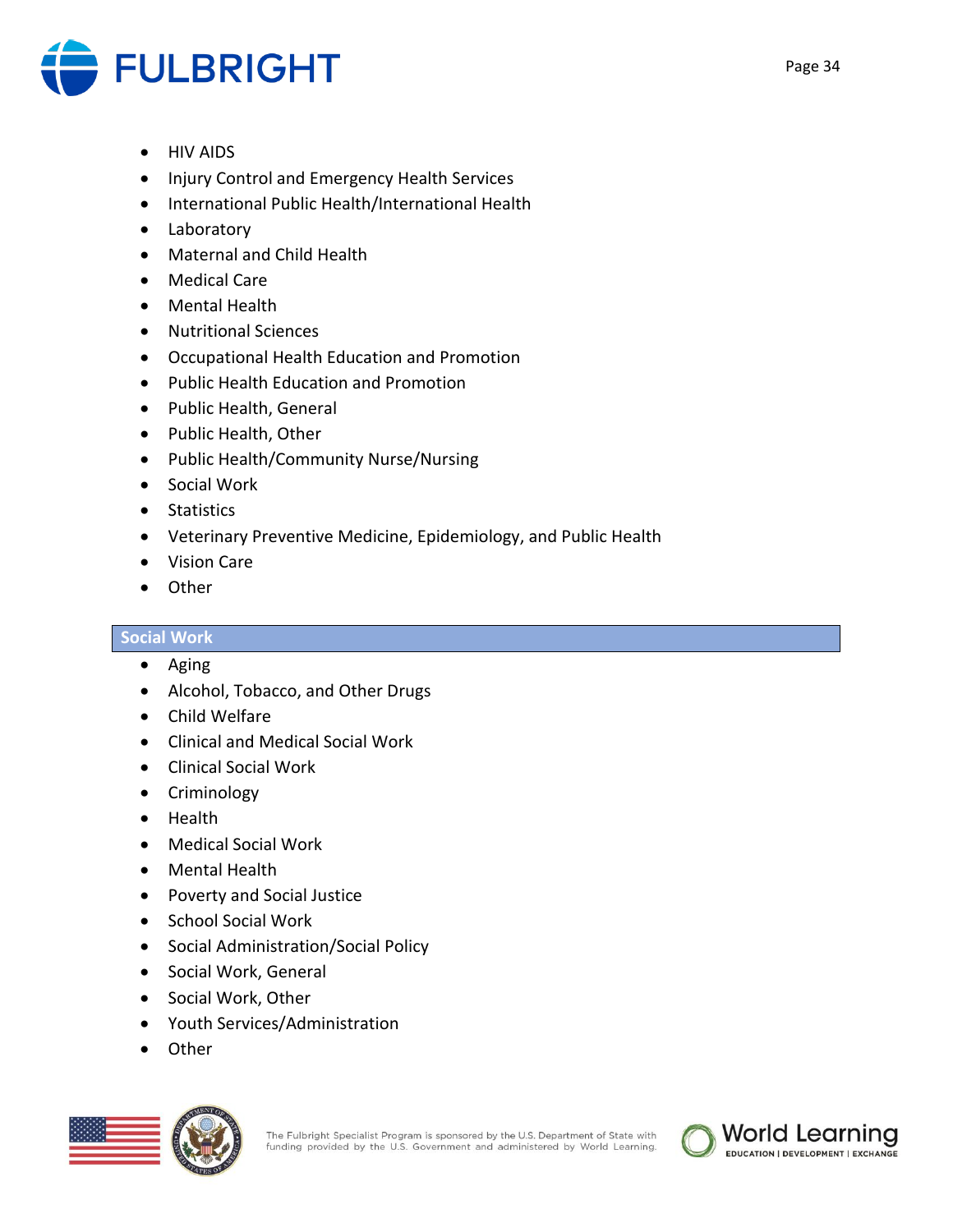

#### **Sociology**

- Area, Ethnic and Cultural Studies- American/United States Studies/Civilization
- Area, Ethnic and Cultural Studies-Asian Studies/Civilization
- Area, Ethnic and Cultural Studies-Chinese Studies
- Area, Ethnic and Cultural Studies African Studies
- Area, Ethnic and Cultural Studies-Balkans Studies
- Area, Ethnic and Cultural Studies-Baltic Studies
- Area, Ethnic and Cultural Studies-East Asian Studies
- Area, Ethnic and Cultural Studies-European Studies/Civilization
- Area, Ethnic and Cultural Studies-Latin American Studies
- Area, Ethnic and Cultural Studies-Pacific Area/Pacific Rim Studies
- Area, Ethnic and Cultural Studies-Russian Studies
- Area, Ethnic and Cultural Studies-South Asian Studies
- Area, Ethnic and Cultural Studies-Southeast Asian Studies
- Area, Ethnic and Cultural Studies-Spanish and Iberian Studies
- Area, Ethnic and Cultural Studies-Ural-Altaic and Central Asian Studies
- Area, Ethnic and Cultural Studies, general
- Area Studies, Other
- Criminology
- Demography & Population Studies
- Ethnic, Cultural Minority, and Gender Studies African-American/Black Studies
- Ethnic, Cultural Minority, and Gender Studies- Asian-American Studies
- Ethnic, Cultural Minority, and Gender Studies, Other
- Ethnic, Cultural Minority, and Gender Studies-American Indian/Native American Studies
- Ethnic, Cultural Minority, and Gender Studies-Gay/Lesbian Studies
- Ethnic, Cultural Minority, and Gender Studies-Women's Studies
- Islamic Studies
- Jewish/Judaic Studies
- Social Psychology
- Sociolinguistics
- Sociology, General
- Urban Studies/Affairs
- Other

# **Urban Planning**